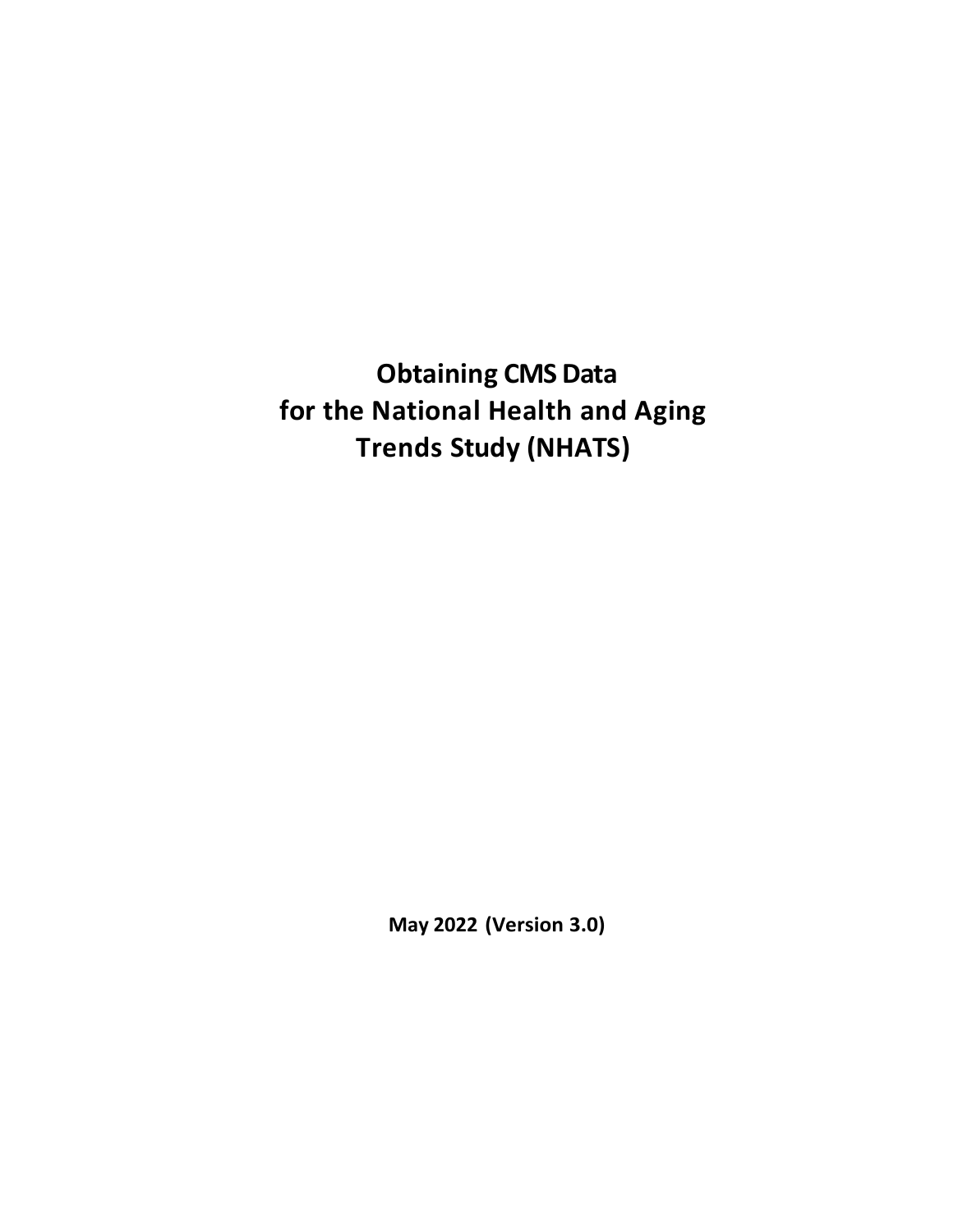# **Contents**

| $\mathbf{I}$ . |        |  |  |
|----------------|--------|--|--|
| II.            |        |  |  |
| Ш.             |        |  |  |
| IV.            |        |  |  |
| V.             |        |  |  |
|                | V.A.   |  |  |
|                | V.B.   |  |  |
|                | V.C.   |  |  |
|                | V.D.   |  |  |
| VI.            |        |  |  |
|                |        |  |  |
|                | VII.A. |  |  |
|                | VII.B. |  |  |
|                | VII.C. |  |  |
|                |        |  |  |
| IX.            |        |  |  |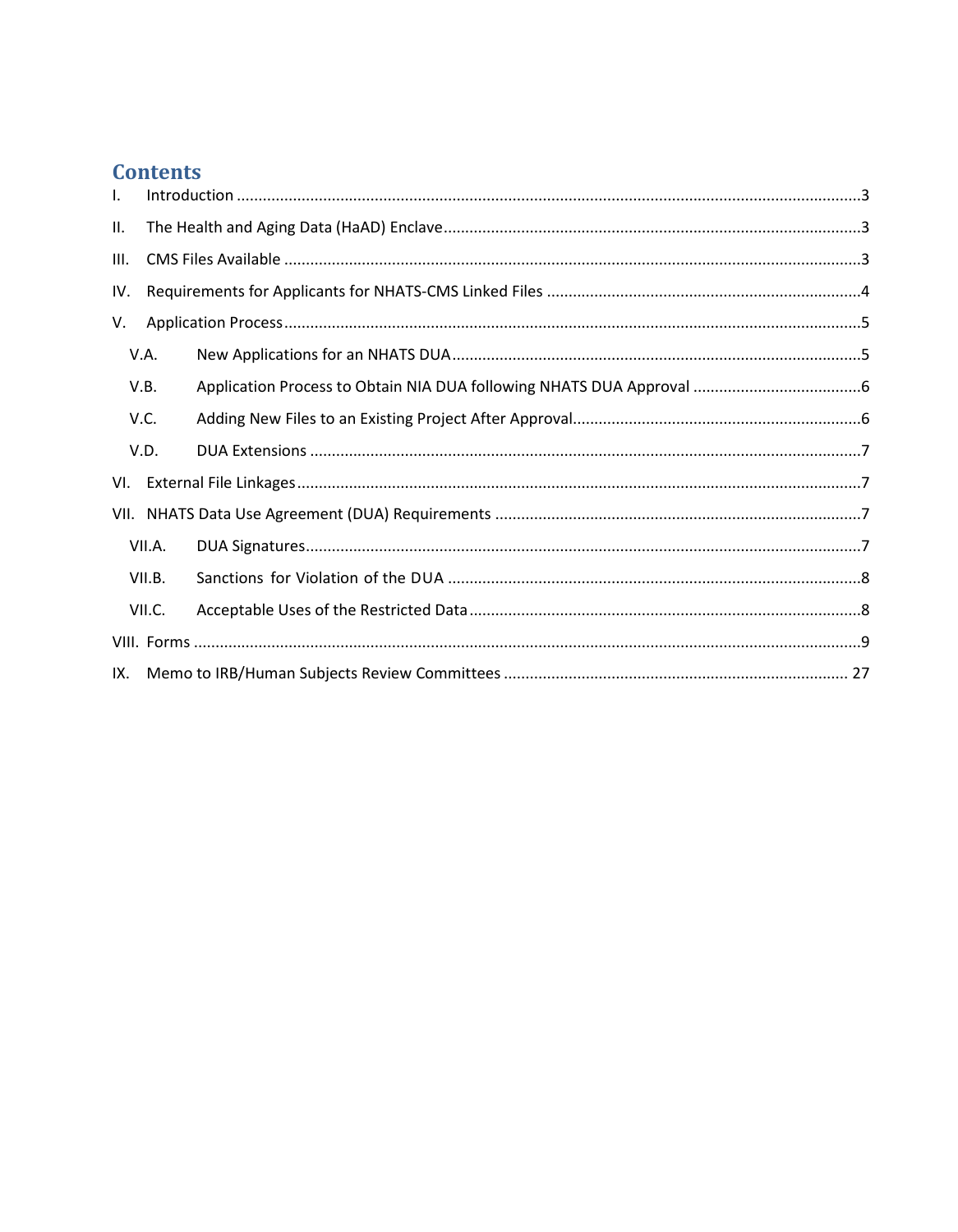## <span id="page-2-0"></span>**I. Introduction**

This document describes procedures for researchers to access Centers for Medicare and Medicaid Services (CMS) data files linked to the National Health and Aging Trends Study (NHATS). These linked files are NHATS Restricted Data that require additional protections to minimize risks of identifying participants. Access to these files is available to qualified researchers via the Health and Aging Data (HaAD) Enclave administered by MedRIC.

Researchers interested in access to other NHATS Restricted Data, including Geographic Data for NHATS and NSOC, should apply following procedures provided in "Obtaining National Health and Aging Trends Study Restricted Data from the NHATS Restricted Data Repository" (see [https://www.nhats.org/researcher/data-access\)](https://www.nhats.org/researcher/data-access). With the exception of HRR and restricted tracker files, other restricted data files are not permitted to be linked to NHATS-CMS Linked Files. Requests for other geographic-based contextual linkages will be reviewed on a case-by-case basis. Investigators should contact NHATS for instructions.

Each NHATS-CMS Linked Files application will be reviewed by NHATS for conformance with the requirements outlined in these materials. Questions regarding the application process may be sent to: [nhatsdata@westat.com](mailto:nhatsdata@westat.com) using the subject heading: *NHATS-CMS linked data question*.

## <span id="page-2-1"></span>**II. The Health and Aging Data (HaAD) Enclave**

NHATS-CMS Linked Files are accessed through the Health and Aging Data (HaAD) Enclave. The HaAD Enclave is a secure virtual desktop for accessing CMS data linked to NIA-funded studies. Data remain on the HaAD enclave servers and are accessed and analyzed by approved users virtually via a secure connection. For more information on the HaAD Enclave, please visit the MedRIC website: [https://www.medric.info/data-enclave/enclave-pages/enclave.](https://www.medric.info/data-enclave/enclave-pages/enclave)

## <span id="page-2-2"></span>**III. CMS Files Available**

Files are organized by calendar year and are available as shown in the table below. All NHATS participants are included in all files although years of data vary due to factors such as length of enrollment in the Medicare program or death. Requests may be made for specific years or for all years as indicated on the NHATS-CMS Linked Data Request Form (see Section VIII). In addition to specifying files and years of data, requestors select a file format: (1) Standard format, which omits geographic and provider identifiers (meets the needs of most researchers), or (2) Provider format, which omits geographic identifiers but includes provider identifiers (justification required).

| <b>Files</b>                                                                              | <b>Years Available</b> |
|-------------------------------------------------------------------------------------------|------------------------|
| <b>Medicare Enrollment Data</b>                                                           |                        |
| Master Beneficiary Summary File (MBSF): Base - Segment (A/B/C/D)                          | 2006 - 2021            |
| <b>Medicare Summary Files</b>                                                             |                        |
| Master Beneficiary Summary File (MBSF): Chronic Conditions                                | 2006-2020              |
| Master Beneficiary Summary File (MBSF): Cost & Utilization                                | 2006-2020              |
| Master Beneficiary Summary File (MBSF): Other Chronic or Potentially Disabling Conditions | 2006-2020              |
| <b>Medicaid Enrollment Data</b>                                                           |                        |
| Medicaid Analytic eXtract (MAX) Personal Summary (PS) Enrollment Data                     | 2006-2015              |
| TMSIS Analytic Files (TAF) Demographic and Eligibility (DE) Enrollment Data               | 2014-2019              |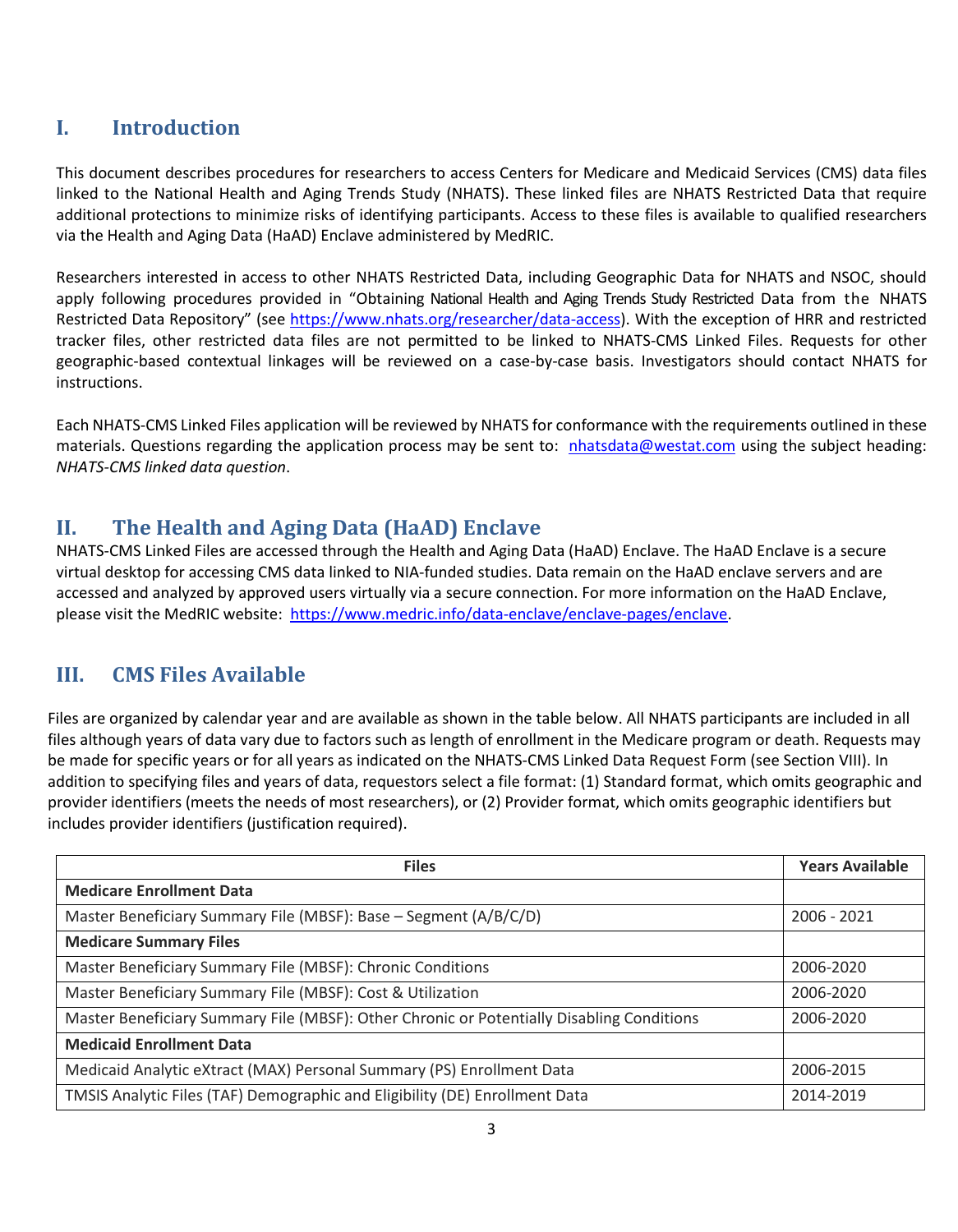| <b>Medicare Part A &amp; B Claims Data</b>                                                |           |  |
|-------------------------------------------------------------------------------------------|-----------|--|
| Medicare Carrier (PB) Claims                                                              | 2006-2021 |  |
| Medicare Durable Medical Equipment (DM) Claims                                            | 2006-2021 |  |
| Medicare Home Health (HH) Claims                                                          | 2006-2021 |  |
| Medicare Hospice (HS) Claims                                                              | 2006-2021 |  |
| Medicare Inpatient (IP) Claims                                                            | 2006-2021 |  |
| Medicare Outpatient (OP) Claims                                                           | 2006-2021 |  |
| Medicare Skilled Nursing Facility (SN) Claims                                             | 2006-2021 |  |
| MedRIC-Built Medicare Provider Analysis & Review (MedPAR)                                 | 2006-2020 |  |
| <b>Part C Claims Data</b>                                                                 |           |  |
| Medicare Carrier Encounter Claims                                                         | 2015-2019 |  |
| Medicare Durable Medical Equipment (DME) Encounter                                        | 2015-2019 |  |
| Medicare Home Health Agency (HH) Encounter Claims                                         | 2015-2019 |  |
| Medicare Inpatient (IP) Encounter Claims                                                  | 2015-2019 |  |
| Medicare Outpatient (OP) Encounter Claims                                                 | 2015-2019 |  |
| Medicare Skilled Nursing Facility (SNF) Encounter Claims                                  | 2015-2019 |  |
| <b>Medicare Part D Medication Therapy Management (MTM)</b>                                | 2013-2019 |  |
| <b>Medicaid Claims Data</b>                                                               |           |  |
| Medicaid Analytic eXtract (MAX) Inpatient (IP) Claims                                     | 2006-2015 |  |
| Medicaid Analytic eXtract (MAX) Long Term Care (LT) Claims                                | 2006-2015 |  |
| Medicaid Analytic eXtract (MAX) Other Services (OT) Claims                                | 2006-2015 |  |
| Medicaid Analytic eXtract (MAX) Prescription Drug (RX) Data                               | 2006-2015 |  |
| TMSIS Analytic Files (TAF) Inpatient (IP) Claims                                          | 2014-2019 |  |
| TMSIS Analytic Files (TAF) Long Term Care (LT) Claims                                     | 2014-2019 |  |
| TMSIS Analytic Files (TAF) Other Services (OT) Claims                                     | 2014-2019 |  |
| TMSIS Analytic Files (TAF) Pharmacy (RX) Data                                             | 2014-2019 |  |
| Inpatient Rehab Facility-Patient Assessment Instrument (IRF-PAI) CMS Questionnaire/MedRIC | 2006-2020 |  |
| <b>Categories</b>                                                                         |           |  |
| Long Term Care Minimum Data Set (MDS) CMS Questionnaire/MedRIC Categories                 | 2006-2021 |  |
| <b>Medicare Part D Prescription Drug Event (PDE) MedRIC Categories</b>                    | 2006-2021 |  |
| Outcome and Assessment Information Set (OASIS) CMS Questionnaire/MedRIC Categories        | 2006-2021 |  |

# <span id="page-3-0"></span>**IV. Requirements for Applicants for NHATS-CMS Linked Files**

To be eligible to receive NHATS-CMS Linked Files, an investigator must:

- 1) have a PhD or other terminal degree (e.g. MD; MPH) and hold a full-time faculty-level (or equivalent research) appointment at a U.S.-based university or research institution, and
- 2) be affiliated with an Institution that holds a Federal Wide Assurance (FWA) from the Office for Human Research Protection of the Department of Health and Human Services (see [http://www.hhs.gov/ohrp/assurances/assurances/filasurt.html\)](http://www.hhs.gov/ohrp/assurances/assurances/filasurt.html).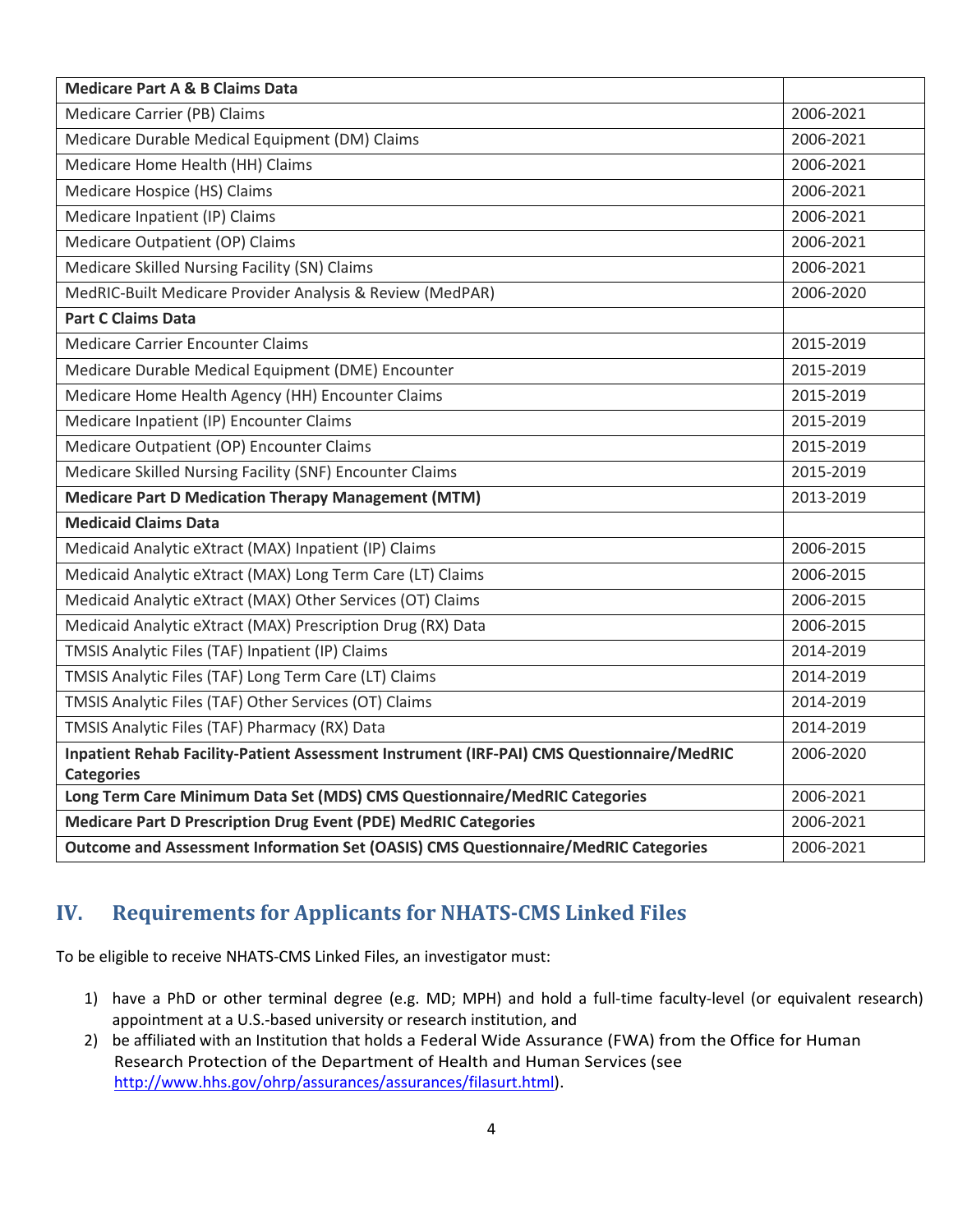Investigators collaborating at different institutions must have one Investigator at each institution who meets the qualifications to apply if both institutions are requesting access to the data through the HaAD enclave.

Pre- and Post-doctoral students interested in applying for access to NHATS restricted data must have their mentor/advisor apply as the applicant and may be listed as research staff on the application.

#### **Roles referenced in this document:**

**Investigator** – This individual is considered the principal investigator of the project and must meet all applicant requirements

**Co-Investigator** – This individual collaborates with the requesting investigator and must hold a faculty-level (or equivalent research) appointment at the Investigator's institution

**Research Staff** – This individual must have a formal affiliation with the Investigator's institution and be under the supervision of the Investigator

**Receiving Agency Representative** – This individual has authority to sign the NHATS Data Use Agreement (DUA) on behalf of the Investigator's Institution. The representative must have the authority to bind the institution contractually.

All Investigators, Co-investigators and Research Staff who will have access to the NHATS-CMS Linked Files must be on the NHATS DUA, must be registered NHATS users (see [https://www.nhats.org/user/register\)](https://www.nhats.org/user/register), and must have a formal affiliation with the Requesting Investigator's institution.

**Collaborating Investigators at another Institution -** A collaborating investigator at another institution who wishes to access the NHATS-CMS Linked Files must submit a separate application (see Application Process). The individual will be designated the Investigator for their institution and must meet all investigator requirements. They may include additional coinvestigators and research staff from their institution on their application. All Investigators, Coinvestigators and Research Staff at collaborating institutions who will work with the NHATS-CMS linked data must be on the collaborating Investigator's DUA, must be registered NHATS users (se[e https://www.nhats.org/user/register\)](https://www.nhats.org/user/register), and must have a formal affiliation with the collaborating Investigator's institution.

<span id="page-4-0"></span>For Investigators who are applying for funding to support use of the NHATS-CMS linked files, NHATS is willing to provide a written statement to accompany applications.

## **V. Application Process**

Obtaining the NHATS-CMS Linked Files requires approval and a DUA from NHATS, a National Institute on Aging (NIA) DUA, and review and approval by MedRIC. The steps in the process are described below for new applications and updates to existing projects.

Investigators with existing projects under a CMS data use agreement who would like to request new files need to file new applications and obtain new DUAs from NHATS and NIA.

## <span id="page-4-1"></span>V.A. New Applications for an NHATS DUA

**Step 1**: To initiate a new application, complete and sign the required forms and documents (see Section VIII for forms). Forms should be downloaded, completed, signed, and submitted as PDFs t[o nhatsdata@westat.com.](mailto:nhatsdata@westat.com) Please use the subject heading: *NHATS-CMS Linked Restricted Data Application*.

• Checklist for Application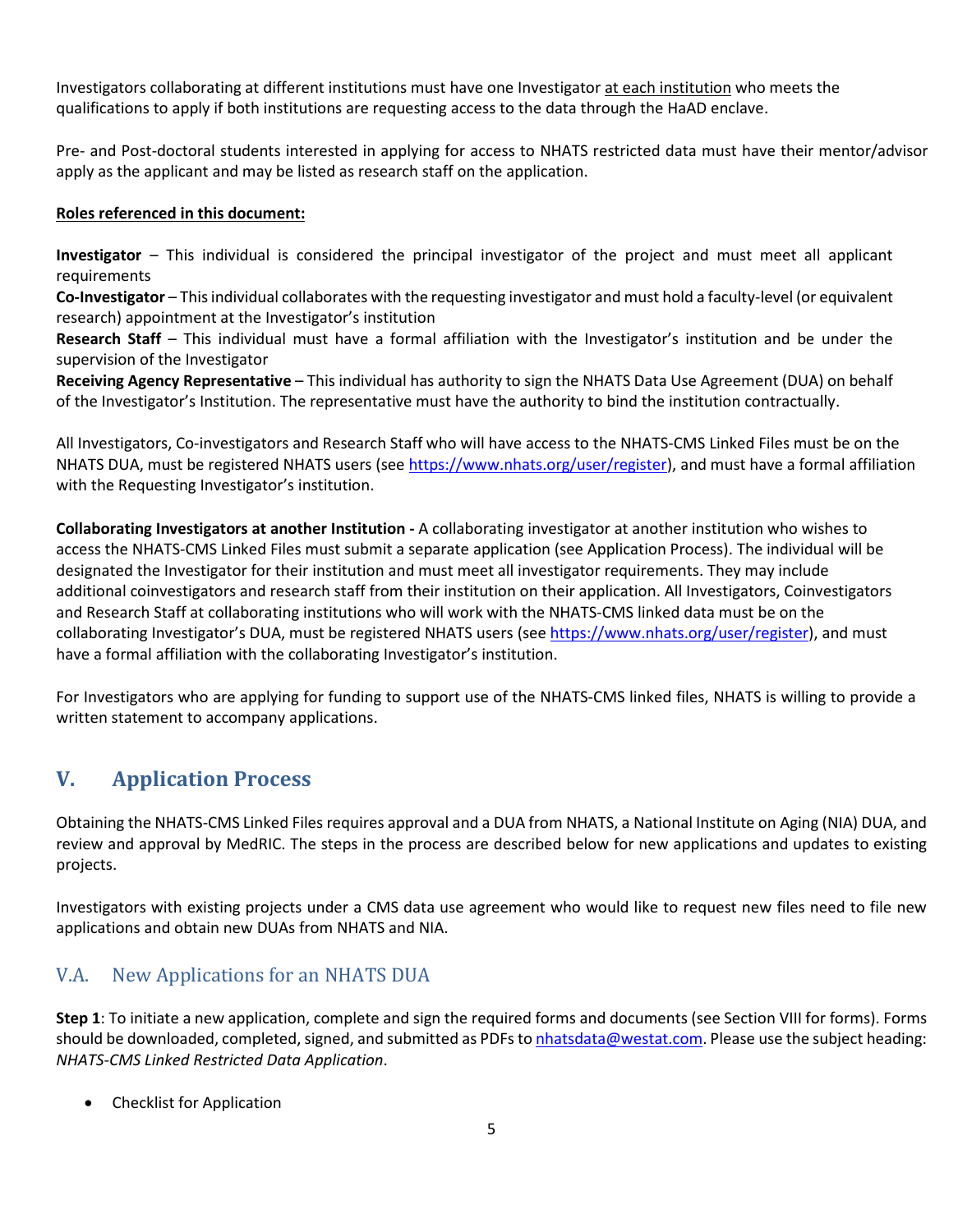- Investigator Form
- Project Title, Abstract, Research Plan
- Data Protection Plan
- Copy of IRB approval
- NHATS-CMS Linked Data Request Form
- External File Linkage Request Form (if needed)
- Signed copy of the NHATS Data Use Agreement
- Signed NHATS Supplemental Data Use Agreement with Research Staff (if applicable)

IRB/Human Subjects approval at the Investigator's institution should use standards for live human subjects. IRB approval must be at either the Full or Expedited level; access to these data **does not** qualify as exempt secondary analysis. A memo explaining the type of human subjects review that is being requested by NHATS and the reasons for it is provided for use as needed (see Section IX).

**Step 2**: NHATS will review the documents submitted. Any questions, or needed revisions, will be communicated to the Investigator.

**Step 3:** Once NHATS approves the application, the DUA will be countersigned by NHATS and Johns Hopkins University. The applicant will receive:

- A fully executed DUA
- A letter for submission to (MedRIC) [\(www.medric.info\)](http://www.medric.info/) that indicates NHATS approval of the application.

Investigators collaborating at different institutions must each complete a separate application with a common title, file request form, and research plan. A separate DUA and IRB approval (or proof that another institution serves as the IRB of record) is required for each institution. Only individuals at the applicant's own institution should be listed as co-investigators or research staff on a given application.

## <span id="page-5-0"></span>V.B. Application Process to Obtain NIA DUA following NHATS DUA Approval

An NIA DUA is required to access the NHATS-CMS Linked Files in the HaAD enclave. To obtain an NIA DUA, please follow the steps outlined at [https://www.medric.info/request/data-request-new.](https://www.medric.info/request/data-request-new)

## <span id="page-5-1"></span>V.C. Adding New Files to an Existing Project After Approval

The steps below should be followed for requests to add new CMS files to an existing HaAD enclave project consistent with the Research Plan in the DUA.

**Step 1**: To add new CMS files to an existing NHATS DUA, complete and sign the required forms and documents (see Section VIII) listed below and submit these as PDFs to [nhatsdata@westat.com.](mailto:nhatsdata@westat.com) Please use the subject heading: *NHATS-CMS Linked Restricted Data Application Update*.

- Investigator Form
- NHATS-CMS Linked Data Request Form
- External File Linkage Request Form (if applicable)

**Step 2**: NHATS will review the documents submitted and any questions, or needed revisions, will be communicated to the Investigator. Once NHATS approves the application, the applicant will receive a letter for submission to MedRIC indicating NHATS approval of the application to update the existing DUA to add new CMS files. Follow the steps listed at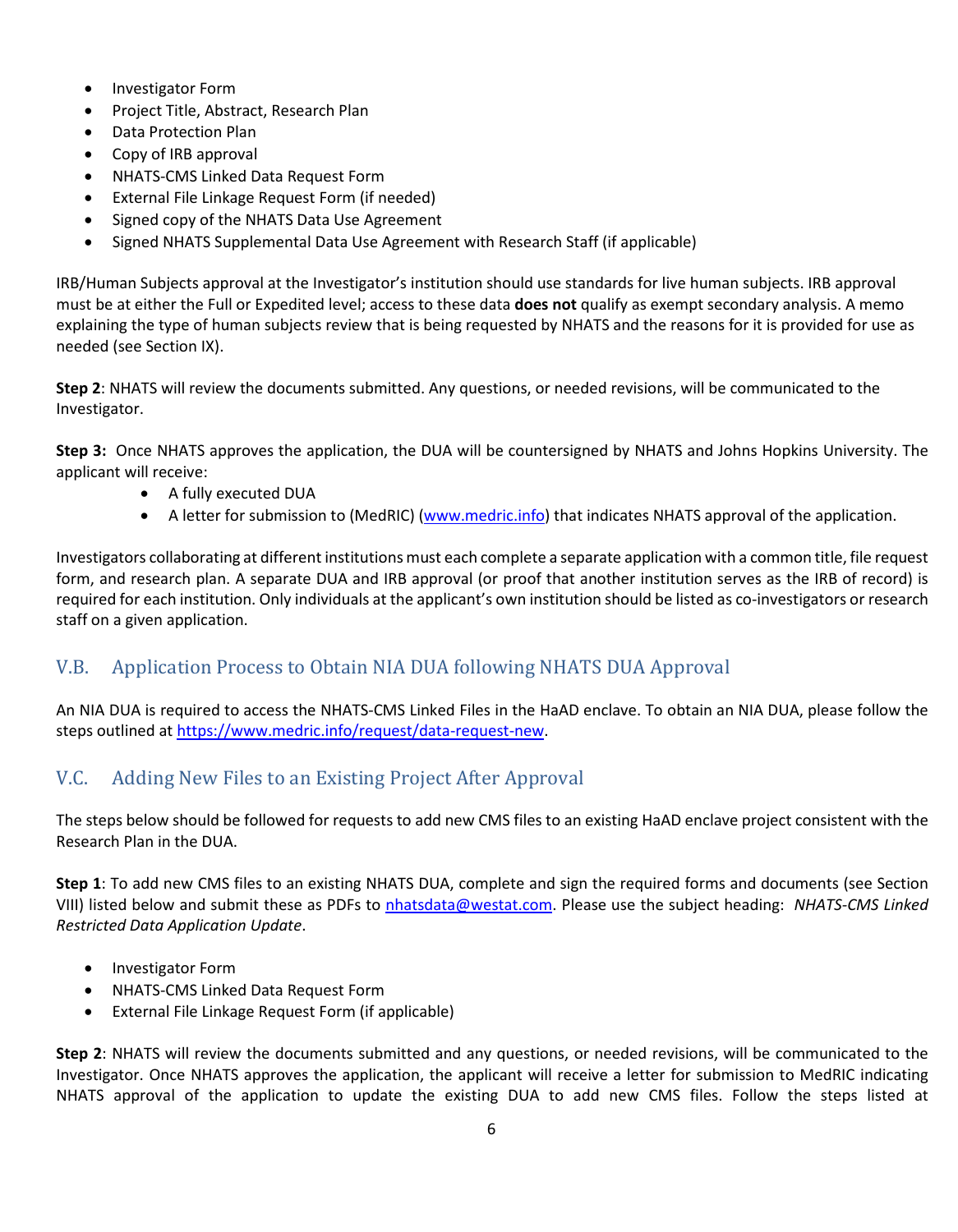[https://www.medric.info/request/data-request-add.](https://www.medric.info/request/data-request-add)

### <span id="page-6-0"></span>V.D. DUA Extensions

DUAs expire once the investigator notifies NHATS that the project has ended or 3 years from the date entered on page 1 of the DUA, whichever occurs first. A 3-year extension may be requested by submitting a signed Restricted Data Use Agreement Extension Request to [nhatsdata@westat.com.](mailto:nhatsdata@westat.com)

## <span id="page-6-1"></span>**VI. External File Linkages**

At this time, the only external files approved for linkage with NHATS-CMS linked data files are a file containing Hospital Referral Regions (HRR) linked to NHATS SPs and restricted tracker files that contain the date of the NHATS interview. These files will be made available to approved researchers in the HaAD enclave. For more information on how the HRRs were developed go to [https://www.dartmouthatlas.org/data/.](https://www.dartmouthatlas.org/data/)

Plans to link to the HRR or restricted tracker files should be specified in the applicant's research plan and indicated in the External File Linkage Request Form (Section VII).

<span id="page-6-2"></span>Requests for other geographic-based contextual linkages will be reviewed on a case-by-case basis. Investigators should contact NHATS for instructions.

## **VII. NHATS Data Use Agreement (DUA) Requirements**

Data can *only* be used for the research and statistical purposes that are specified in the Research Plan and only for aggregate statistical reporting. The NHATS DUA specifies allowed and prohibited uses of NHATS Restricted Data.

A person in the Investigator role is approved to obtain the data for his/her own research project and is not permitted to "lend" access to a student or colleague for other research. Faculty may apply separately on behalf of a student for the student's research.

## <span id="page-6-3"></span>VII.A. DUA Signatures

Signatures for the Data Use Agreement:

- 1) The Investigator and any Co-Investigators at the Investigator's institution who will have access to the NHATS-CMS Linked Files or will be supervising research staff who have access are required to sign the Restricted Data Use Agreement.
- 2) A representative of the Receiving Agency/Institution must sign the Data Use Agreement. The representative who signs the Agreement must have the authority to bind the institution contractually.

Signatures for Supplemental Agreement with Research Staff:

- 1) All Research Staff with access to the NHATS-CMS Linked Files must have a formal affiliation with the Receiving Agency/Institution. The affiliation and job title of each should be specified in the signature blocks of the Supplemental Agreement with Research Staff.
- 2) All Supplemental Agreement forms must be signed by the Investigator.
- 3) If new persons become affiliated with the research project, who will have access to the NHATS-CMS Linked Files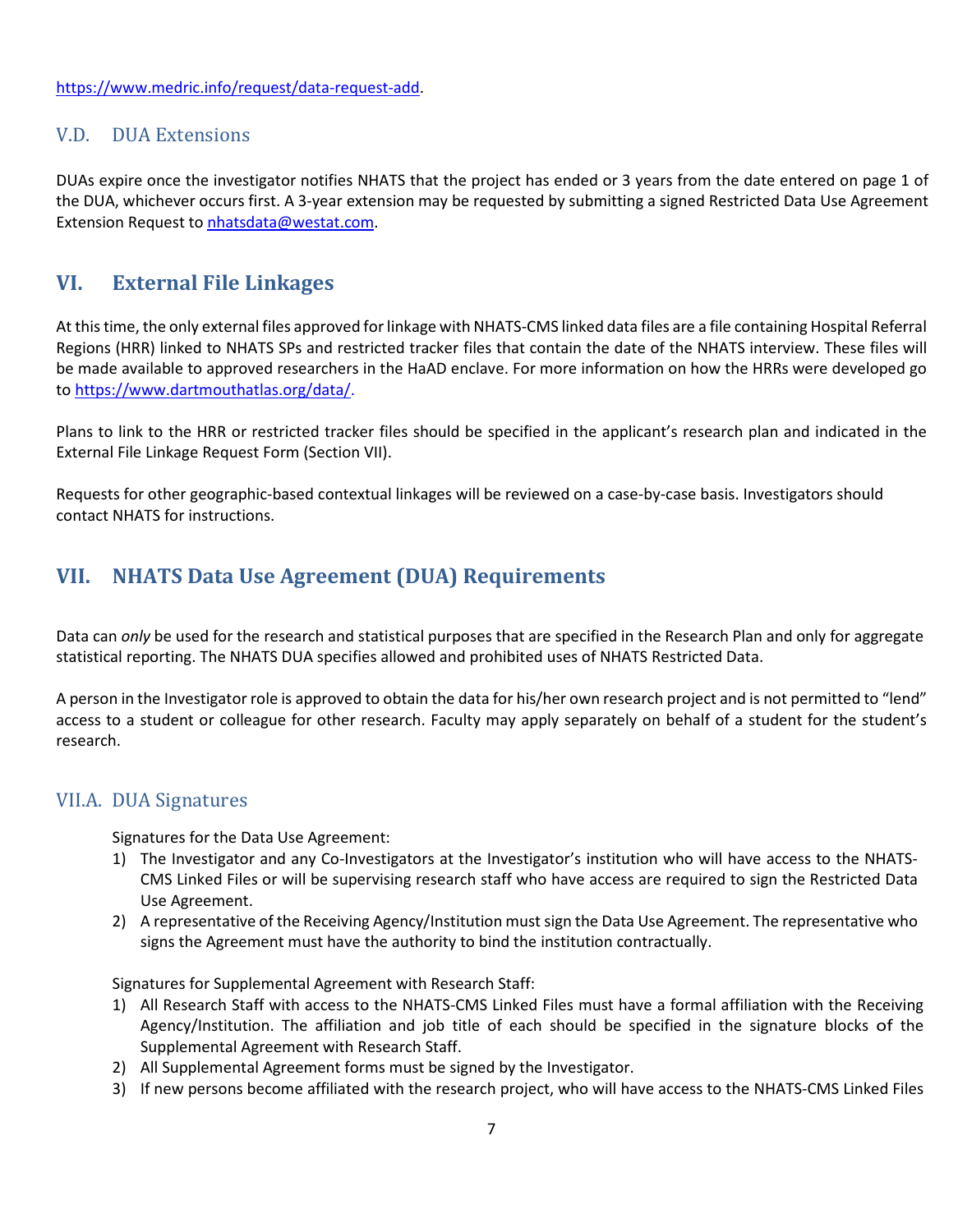an additional Supplemental Agreement with Research Staff must be signed by the new person, submitted to NHATS and approved by NHATS, *before* the new person is given access.

### <span id="page-7-0"></span>VII.B. Sanctions for Violation of the DUA

The NHATS Data Use Agreement specifies four possible sanctions against researchers who violate the terms of the agreement:

- 1) Denial of all future access to NHATS Restricted Data;
- 2) Report of the violation to the Receiving Institution's office responsible for scientific integrity and misconduct, with a request that sanctions be imposed under the institution's scientific integrity and misconduct policy;
- 3) Report of the violation to federal research funding agencies or other funding source, with a recommendation that all current research funds be terminated, and all future funds be denied, to the Investigator(s) and to all other persons implicated in the violation; and
- 4) Such other remedies as may be available to NHATS under the law.

If NHATS staff determine that there may have been a violation of the Agreement, NHATS will communicate the allegations in writing to the Investigator and offer the Investigator an opportunity to respond in writing. NHATS may also, at the time the allegations are communicated, remove access to all files within the HaAD enclave. If NHATS determines that the allegations of violations were incorrect, NHATS will return HaAD enclave accessto the Investigator under the conditions of the original Agreement.

If NHATS determines that the allegations of violations of the Agreement were in any part correct, it will determine the appropriate sanction. If the sanction includes notification of federal funding agencies with a recommendation to terminate current and deny future federal research funding, NHATS will communicate its notification of violations and recommendations to the NHATS Program Officer at the National Institute on Aging, who will in turn convey it to appropriate officials at the NIH Office of Scientific Integrity, and other federal agencies.

## <span id="page-7-1"></span>VII.C. Acceptable Uses of the Restricted Data

**Restricted data.** As specified in the NHATS DUA, restricted data – both original files and variables or fields derived from them - can be used *only* for scientific and public policy statistical research purposes that are specified in the Research Plan and only for statistical (summary) reporting that does not permit identification of an individual, family or facility either directly or indirectly.

**Repository use.** Only approved individuals may be given an account in the HaAD enclave, which houses the NHATS-CMS Linked Data Files. **Users may only access the enclave from approved locations and equipment specified in the Data Security plan form. Users must position the screen to prevent unauthorized user from viewing the NHATS restricted data and lock the computer when they step away. Users may not print, take screenshots, pictures, screen-share, transcribe or otherwise duplicate data or results of data analysis, even with members of their study team. Users may not share login information (account name, password, or token values) or permit viewing of their account including output.**

**Disclosure review**. Prior to removal, all output and programs will be reviewed for disclosure risk by the NHATS compliance officer. Tabulations with cells/strata  $\leq 10$ , including minimum and maxim values for individual cases, may not be removed from the NHATS restricted data repository. Additional cells may be suppressed if they may lead to uncovering cells/strata size  $\leq$  10 through subtraction.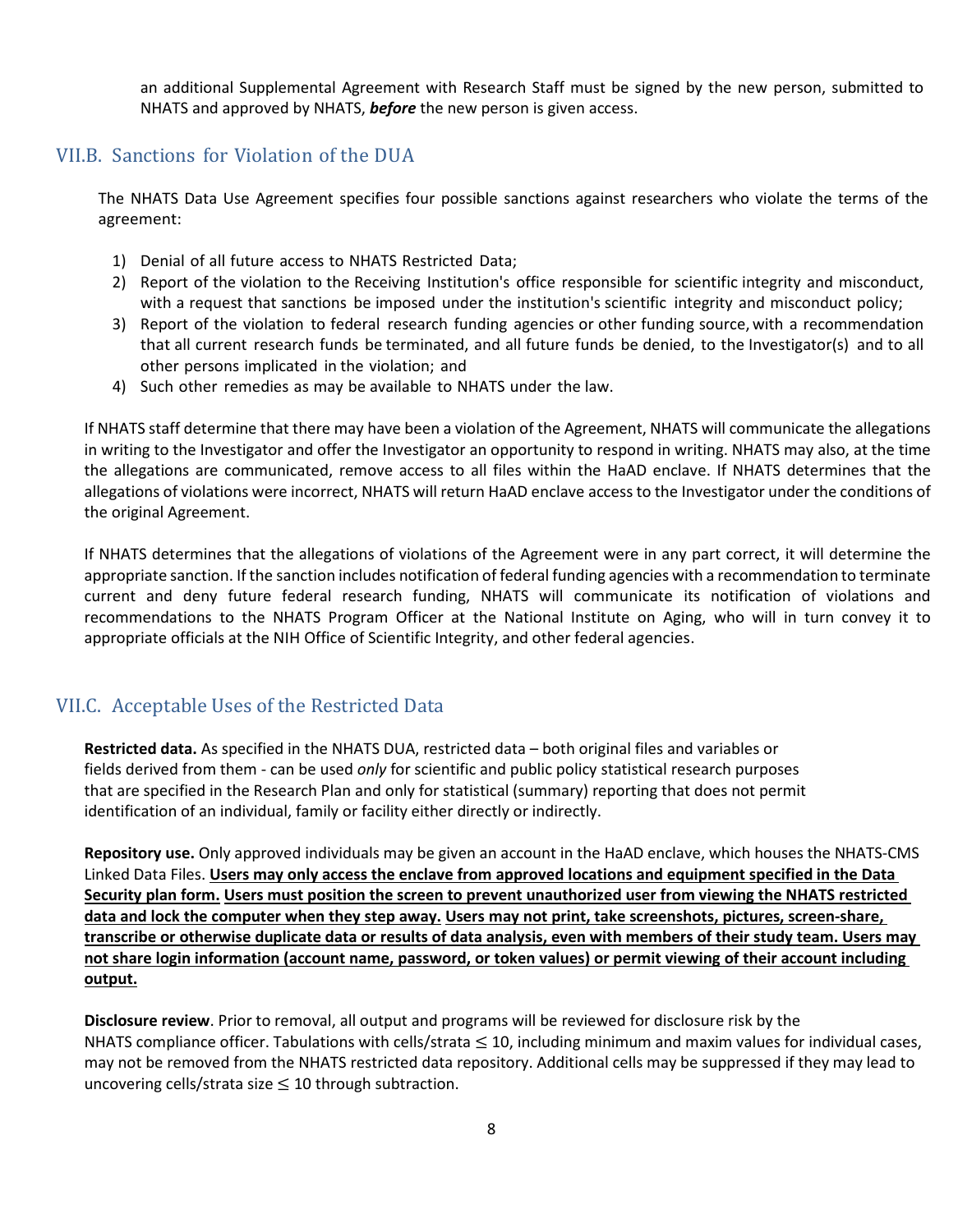<span id="page-8-0"></span>**VIII. Forms**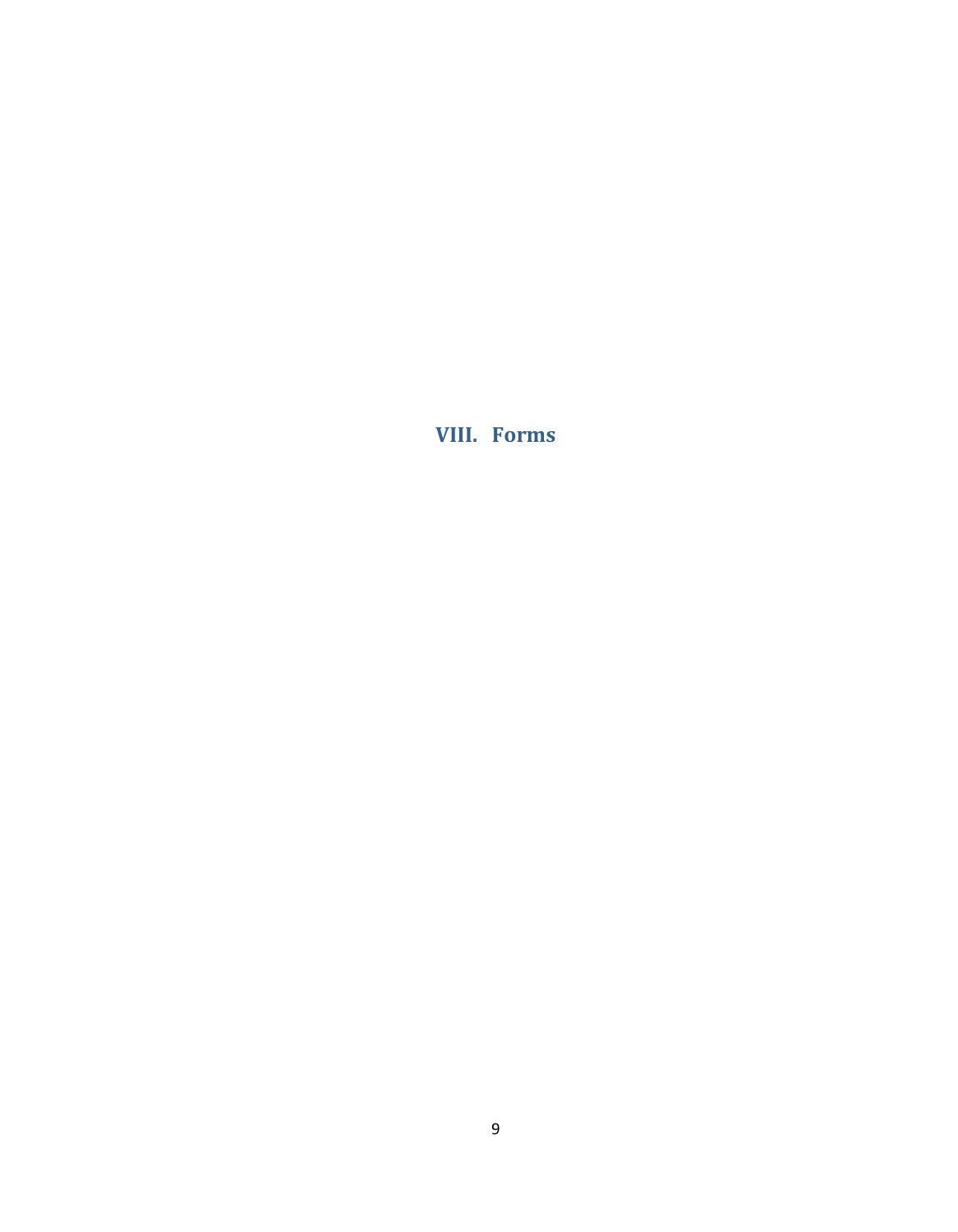#### **Submit this Checklist with Initial Application:**

 $\Box$  By checking this box, the applying Investigator confirms that all individuals on the DUA are registered NHATS users

#### **Forms and Documents for Initial Application:**

- $\square$  Investigator form
- □ Project Form
	- $\square$  Project title and abstract
	- □ Research Plan
	- $\Box$  CV or Biosketch for Investigator and Co-Investigator(s)
	- $\Box$  Copy of IRB approval
- □ NHATS-CMS Linked Data Request Form
- $\Box$  External File Linkage Request Form (if applicable)
- $\Box$  Signed copy of the NHATS Data Use Agreement
- $\Box$  Signed NHATS Data Supplemental Agreement with Research Staff (if applicable)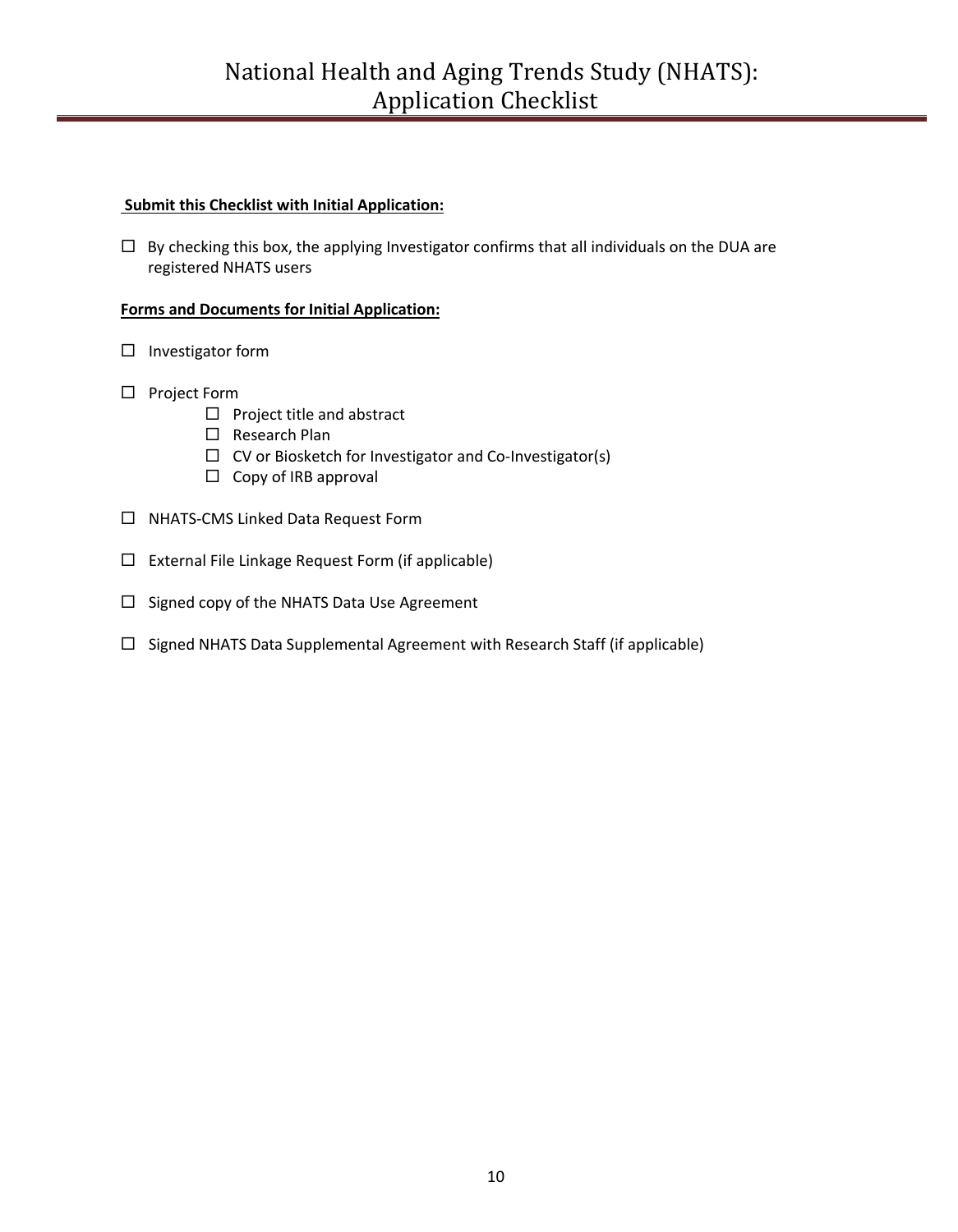**Investigator:**

NAME

SIGNATURE

NHATS REGISTRATION EMAIL ADDRESS

DATE OF SIGNATURE

PHONE CONTACT

**Institution where Investigator holds appointment:**

NAME

STREET ADDRESS

CITY, STATE , ZIP

LINK to WEBSITE or URL of INSTITUTION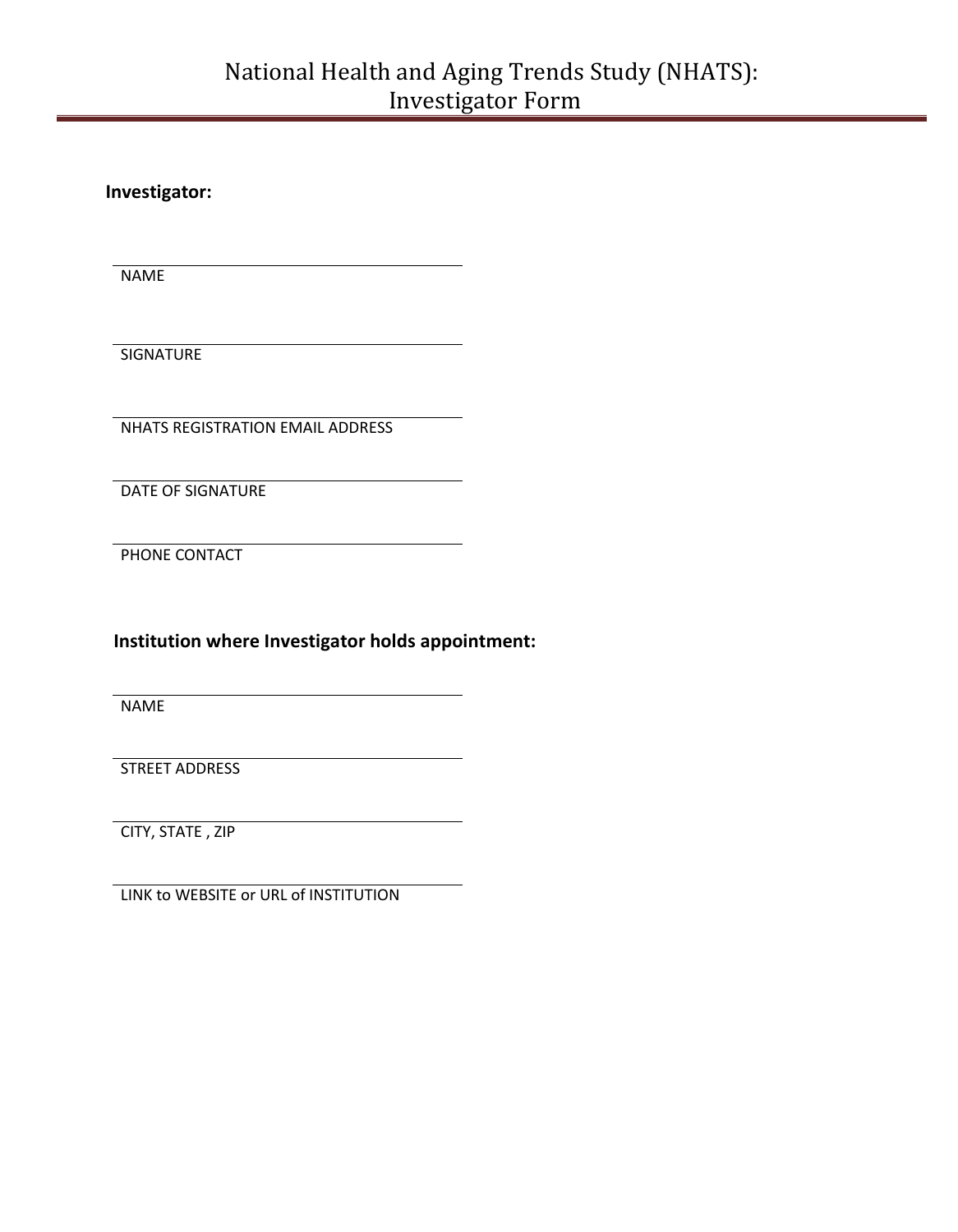# National Health and Aging Trends Study (NHATS): Project Form

Project Title: \_\_\_\_\_\_\_\_\_\_\_\_\_\_\_\_\_\_\_\_\_\_\_\_\_\_\_\_\_\_\_\_\_\_\_\_\_\_\_\_\_\_\_\_\_\_\_\_\_\_\_\_\_\_\_\_\_\_\_\_\_\_\_\_\_\_\_\_\_\_\_\_\_\_\_\_

Abstract: 250-word limit

Applicants must provide a short (2-3 page) research plan that includes

- 1. A statement of the aims of the research
- 2. A description of the NHATS-CMS Linked Files and variables that will be used in analyses
- 3. A justification for requesting HRR files (if applicable)
- 4. A justification for requesting restricted tracker files (if applicable)

Each applicant must also submit:

- 1. For each investigator and co-investigator at your institution, include a curriculum vita or biosketch.
- 2. A copy of your project's IRB approval. At the end of this packet is a letter from Jennifer Schrack, PhD, PI of NHATS, should your IRB require explanation as to why we are requesting review.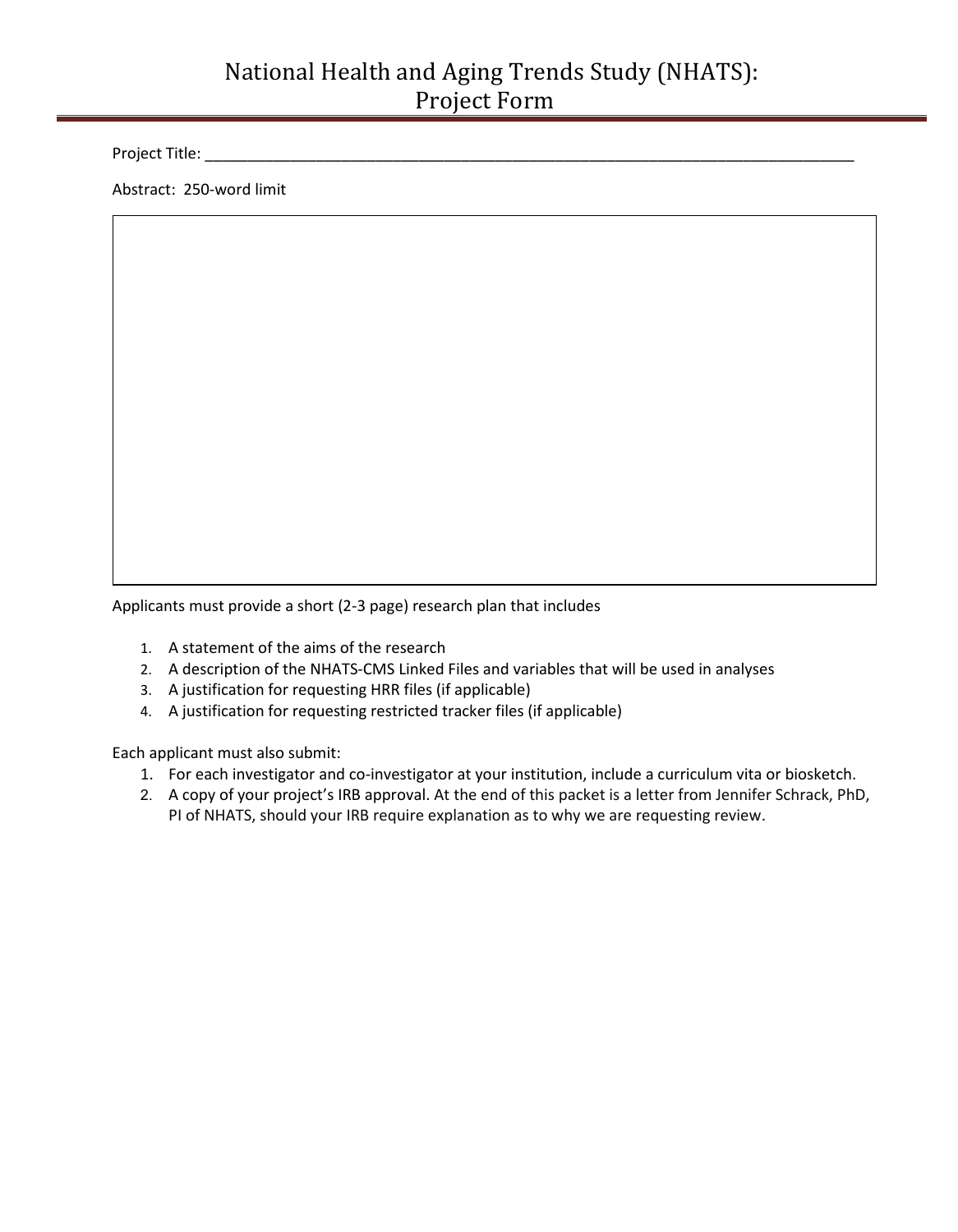Restricted Investigator: \_\_\_\_\_\_\_\_\_\_\_\_\_\_\_\_\_\_\_\_\_\_\_\_\_\_\_\_\_\_\_\_\_\_\_\_\_\_\_\_\_\_\_\_\_\_\_\_\_\_\_\_\_\_\_\_\_\_\_\_\_\_\_\_\_\_\_\_\_\_\_

Title of Research Proposal: \_\_\_\_\_\_\_\_\_\_\_\_\_\_\_\_\_\_\_\_\_\_\_\_\_\_\_\_\_\_\_\_\_\_\_\_\_\_\_\_\_\_\_\_\_\_\_\_\_\_\_\_\_\_\_\_\_\_\_\_\_\_\_\_\_\_\_\_\_

□ New Application

 $\Box$  Update (adding files) to existing NIA DUA

#### **1) Select Years Requested and file format**

Standard format: Omits geographic and provider identifiers (meets the needs of most researchers) Provider format: Omits geographic identifiers but includes provider identifiers (justification required)

| Files                                                                                               | Years<br>Available | Years<br>Requested | File format<br>(Standard or<br>Provider) |
|-----------------------------------------------------------------------------------------------------|--------------------|--------------------|------------------------------------------|
| <b>Medicare Enrollment Data</b>                                                                     |                    |                    |                                          |
| Master Beneficiary Summary File (MBSF): Base -<br>Segment (A/B/C/D)                                 | 2006 - 2021        |                    |                                          |
| <b>Medicare Summary Files</b>                                                                       |                    |                    |                                          |
| Master Beneficiary Summary File (MBSF): Chronic<br>Conditions                                       | 2006-2020          |                    |                                          |
| Master Beneficiary Summary File (MBSF): Cost &<br>Utilization                                       | 2006-2020          |                    |                                          |
| Master Beneficiary Summary File (MBSF): Other<br><b>Chronic or Potentially Disabling Conditions</b> | 2006-2020          |                    |                                          |
| <b>Medicaid Enrollment Data</b>                                                                     |                    |                    |                                          |
| Medicaid Analytic eXtract (MAX) Personal Summary<br>(PS) Enrollment Data                            | 2006-2015          |                    |                                          |
| TMSIS Analytic Files (TAF) Demographic and Eligibility<br>(DE) Enrollment Data                      | 2014-2019          |                    |                                          |
| Medicare Part A & B Claims Data                                                                     |                    |                    |                                          |
| Medicare Carrier (PB) Claims                                                                        | 2006-2021          |                    |                                          |
| Medicare Durable Medical Equipment (DM) Claims                                                      | 2006-2021          |                    |                                          |
| Medicare Home Health (HH) Claims                                                                    | 2006-2021          |                    |                                          |
| Medicare Hospice (HS) Claims                                                                        | 2006-2021          |                    |                                          |
| Medicare Inpatient (IP) Claims                                                                      | 2006-2021          |                    |                                          |
| Medicare Outpatient (OP) Claims                                                                     | 2006-2021          |                    |                                          |
| Medicare Skilled Nursing Facility (SN) Claims                                                       | 2006-2021          |                    |                                          |
| MedRIC-Built Medicare Provider Analysis & Review<br>(MedPAR)                                        | 2006-2020          |                    |                                          |
| Part C Claims Data                                                                                  |                    |                    |                                          |
| <b>Medicare Carrier Encounter Claims</b>                                                            | 2015-2019          |                    |                                          |
| Medicare Durable Medical Equipment (DME)<br>Encounter                                               | 2015-2019          |                    |                                          |
| Medicare Home Health Agency (HH) Encounter<br>Claims                                                | 2015-2019          |                    |                                          |
| Medicare Inpatient (IP) Encounter Claims                                                            | 2015-2019          |                    |                                          |
| Medicare Outpatient (OP) Encounter Claims                                                           | 2015-2019          |                    |                                          |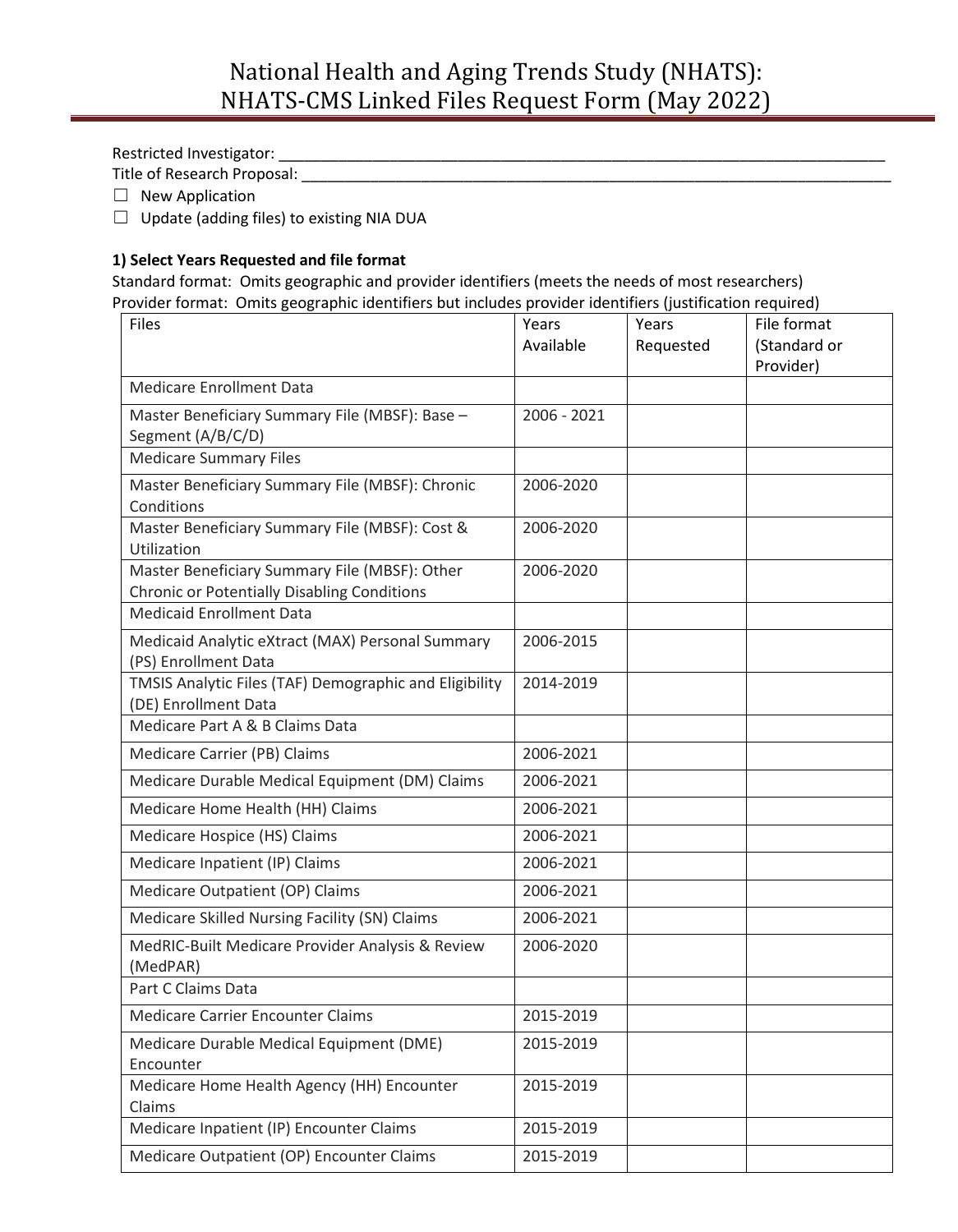# National Health and Aging Trends Study (NHATS): NHATS-CMS Linked Files Request Form (May 2022)

| Medicare Skilled Nursing Facility (SNF) Encounter<br>Claims                                                       | 2015-2019 |
|-------------------------------------------------------------------------------------------------------------------|-----------|
| <b>Medicaid Claims Data</b>                                                                                       |           |
| Medicaid Analytic eXtract (MAX) Inpatient (IP) Claims                                                             | 2006-2015 |
| Medicaid Analytic eXtract (MAX) Long Term Care (LT)<br>Claims                                                     | 2006-2015 |
| Medicaid Analytic eXtract (MAX) Other Services (OT)<br>Claims                                                     | 2006-2015 |
| Medicaid Analytic eXtract (MAX) Prescription Drug<br>(RX) Data                                                    | 2006-2015 |
| TMSIS Analytic Files (TAF) Inpatient (IP) Claims                                                                  | 2014-2019 |
| TMSIS Analytic Files (TAF) Long Term Care (LT) Claims                                                             | 2014-2019 |
| TMSIS Analytic Files (TAF) Other Services (OT) Claims                                                             | 2014-2019 |
| TMSIS Analytic Files (TAF) Pharmacy (RX) Data                                                                     | 2014-2019 |
| <b>Inpatient Rehab Facility-Patient Assessment</b><br>Instrument (IRF-PAI) CMS Questionnaire/MedRIC<br>Categories | 2006-2020 |
| Long Term Care Minimum Data Set (MDS) CMS                                                                         | 2006-2021 |
| Questionnaire/MedRIC Categories                                                                                   |           |
| Medicare Part D Prescription Drug Event (PDE)                                                                     | 2006-2021 |
| <b>MedRIC Categories</b>                                                                                          |           |
| Outcome and Assessment Information Set (OASIS)<br><b>CMS Questionnaire/MedRIC Categories</b>                      | 2006-2021 |

**2) Provide a brief justification if provider format is requested.** Note: This should be addressed in detail in your research plan for NHATS-CMS linked data.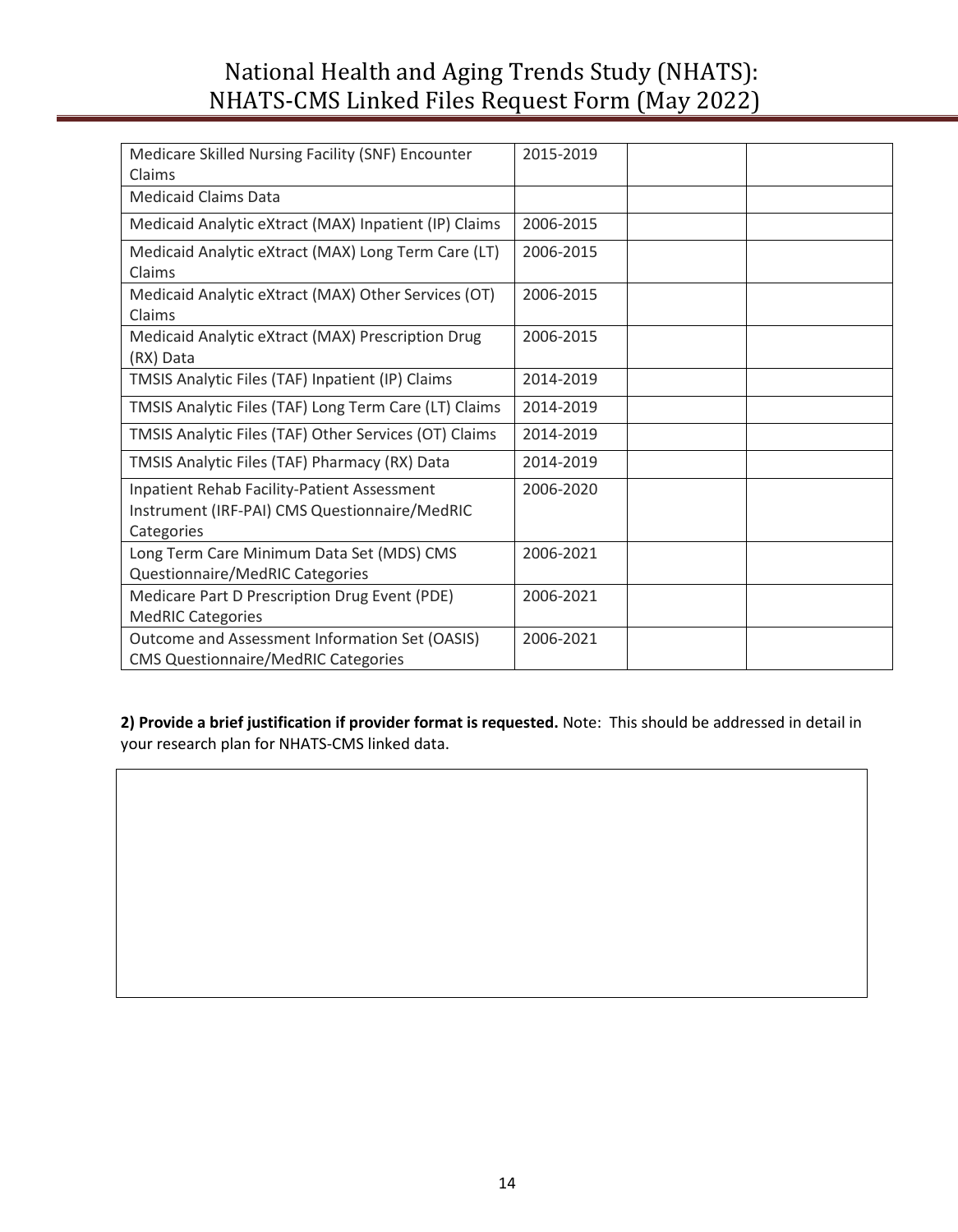Check here if requesting HRR files and provide a short justification below. This should be addressed in detail in your research plan for NHATS-CMS linked data.

 $\Box$  Check here if requesting restricted tracker files and provide a short justification below. This should be addressed in detail in your research plan for NHATS-CMS linked data.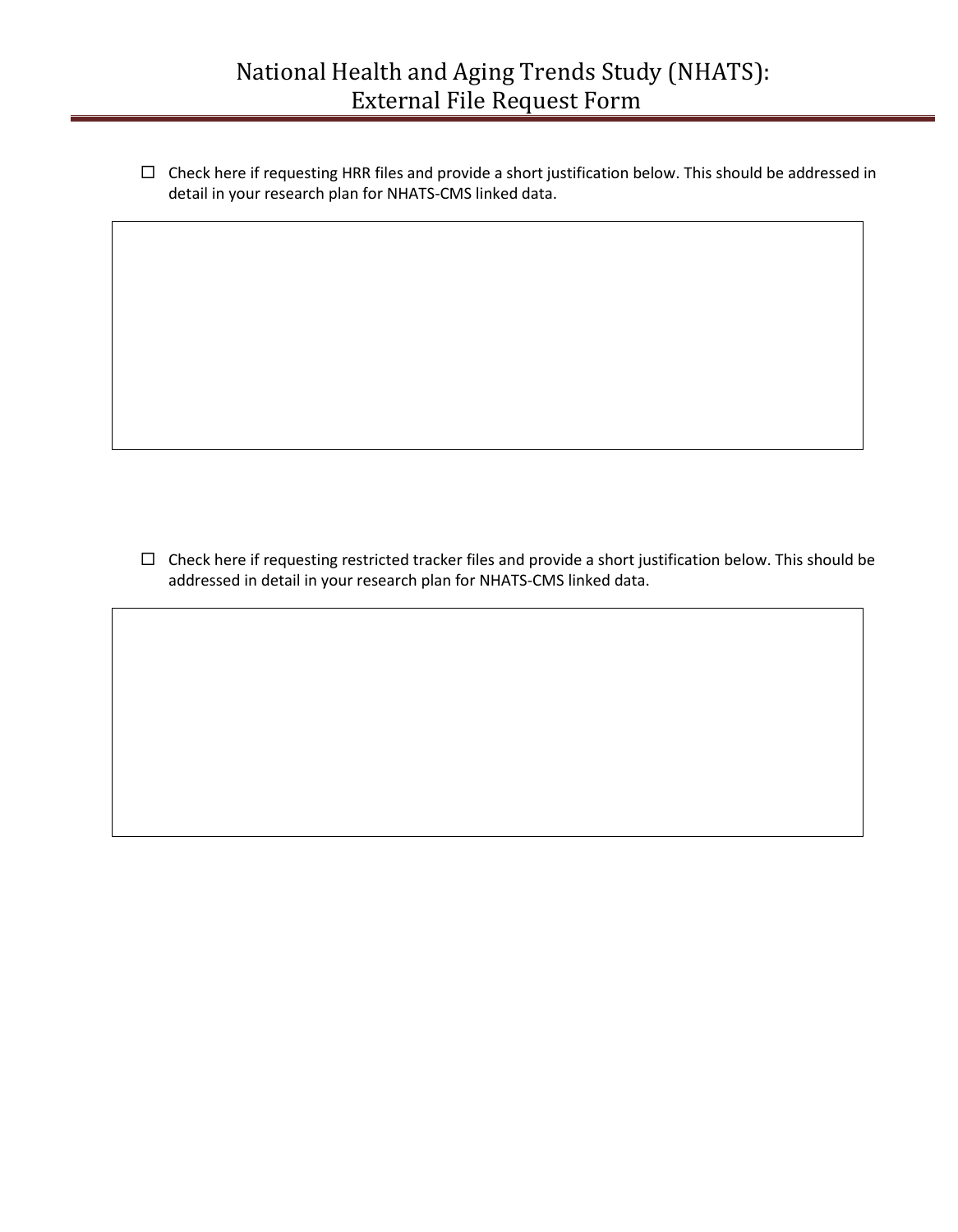| This agreement is entered into the<br>day of                         | between the Johns Hopkins University on<br>20 |
|----------------------------------------------------------------------|-----------------------------------------------|
| behalf of the National Health and Aging Trends Study (NHATS) and the |                                               |
| (Receiving Agency) wherein                                           | (Investigator) is the researcher responsible  |
| for the projects using the NHATS restricted use files.               |                                               |

This agreement is in effect until the investigator notifies NHATS that the project has ended or until 3 years from the date entered on page 1, whichever occurs first. A 3-year extension may be requested.

Whereas, the Investigator and all other persons having access to NHATS Restricted data under this agreement are bound by the precepts of Receiving Agency's Code of Conduct for Employees and the Privacy Act of 1974 (5 USC 552a), which delineates the standards of conduct for individuals relating to the use of nonpublic information and the sanctions and criminal penalties for the misuse or disclosure of such data, and

Whereas,

- 1. The Investigator has a permanent, faculty-level appointment at the Receiving Agency, and the Co- Investigator(s), if any, have faculty-level appointments at the Receiving Agency.
- 2. All Research Staff signing Supplemental Agreement with Research Staff have a formal affiliation with the Receiving Agency and with the research project described in the Research Plan, and will have access to Restricted Data only under the supervision of the Investigator(s). The Supplemental Agreements with Research Staff are incorporated by reference into this Agreement.
- 3. The Receiving Agency has an Institutional Review Board/Human Subjects Review Committee registered with the Department of Health and Human Services (DHHS); and proof of the certification has been provided to NHATS.
- 4. A Restricted Data Protection Plan has been submitted by the investigator and approved by NHATS; the approved Restricted Data Protection Plan is incorporated by reference into this Agreement.
- 5. The Investigator's Research Plan and the Restricted Data Protection Plan approved by NHATS (and the portions of the Research Plan approved by NHATS that deal with respondent confidentiality and data security, if any) have been reviewed and approved by the Receiving Agency's DHHS-registered Institutional Review Board/Human Subjects Review Committee, using the standards and procedures for live human subjects, and a certification of that approval has been provided to NHATS. IRB approval must be at either the Full or Expedited level; access to these data does not qualify as exempt secondary analysis.

In consideration of NHATS providing access to an NHATS Restricted Dataset to the Investigator, the co- Investigator(s), the Supplemental Users, and the Receiving Agency agree that:

- 1. "Restricted Data" under this agreement includes both the original Restricted Data files provided by NHATS, and any variables or fields derived from them.
- 2. Restricted Data will be used solely for scientific and public policy statistical research, and not for any administrative or law enforcement purpose.
- 3. Restricted Data will be used to generate only statistical summary information that does not permit the identification of any individual person or family (or facility if applicable) either directly or inferentially.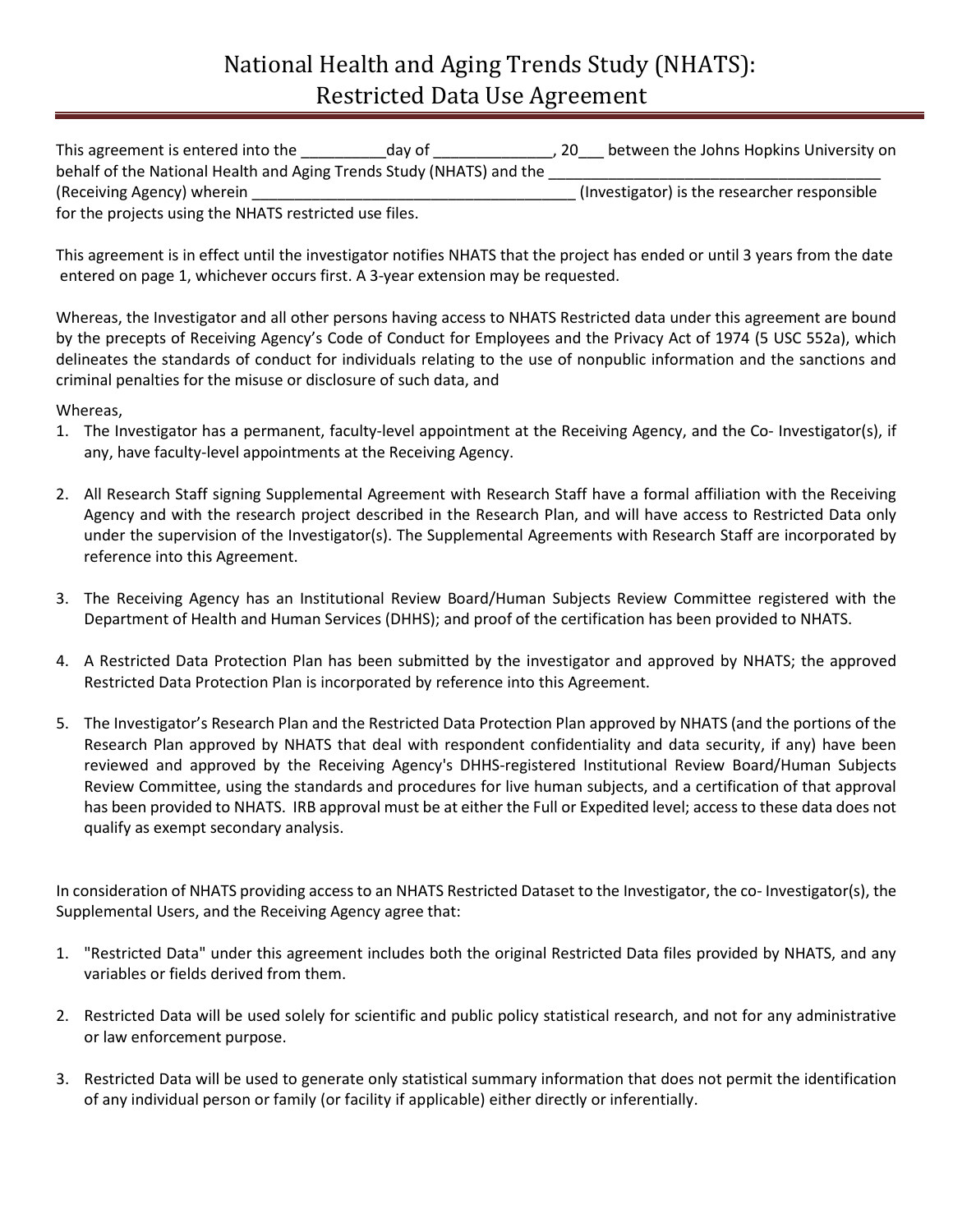4. Aggregate statistical summaries of the data and analyses (frequency tabulations, magnitude tabulations, means, variances, regression coefficients, and correlation coefficients) are not considered to be Restricted Data. Such information may be freely published by the Investigator and may be used for ongoing research programs approved under this agreement.

When producing tabulations for distribution, the following guidelines are to be employed:

- Magnitude Data: Ensure that no cells/strata with n ≤<sup>10</sup> are produced.
- Frequency Data: Apply a marginal threshold of n >10 and cell threshold of n >10 to all tabulations.
- Protecting against complementary disclosure: Additional cells may be suppressed, i.e., complementary disclosure, to make sure the primary suppressions cannot be derived by subtraction from published marginal totals.
- 5. To cite NHATS as the data source in any publications or research based upon these data. The following citation should be included in any research reports, papers, or publications based on these data: *In text:* "National Health and Aging Trends Study (NHATS) is sponsored by the National Institute on Aging (grant

number NIA U01AG32947) and conducted by the Johns Hopkins University." *In references*: "National Health and Aging Trends Study. Produced and distributed b[y www.nhats.org](http://www.nhats.org/) with funding from the National Institute on Aging (grant number NIA U01AG32947)."

- 6. Researchers are prohibited from publishing, or distributing in unpublished form, results that identify geographic areas below the level of Census Division. Researchers agree to remove from presentation or publication any results identified by NHATS reviewers that identify geographic areas below the level of Census division.
- 7. No attempt will be made to identify any individual person, family, or facility. If an individual person, family, or facility is inadvertently identified, or a technique for doing so is discovered, the Investigator, Co-Investigator, or Research Staff person who made the identification or discovery will promptly report the identification or discovery to NHATS (email: [nhatsdata@westat.com;](mailto:nhatsdata@westat.com) subject line: Director of NHATS).
- 8. No attempt will be made to link Restricted Data *with any other dataset*, except as specified in the Research Plan reviewed and approved by NHATS.
- 9. Use of Restricted Data provided by NHATS will be confined to the research described in the IRB-approved Research Plan submitted to and approved by NHATS; the approved Research Plan is incorporated by reference into this agreement.
- 10. Use of Restricted Data provided by NHATS will be in accordance with the Restricted Data Protection Plan submitted to and approved by NHATS.
- 11. Access to Restricted Data provided by NHATS will be limited **solely** to the Investigator(s) who are signatories to this agreement, and to research staff who are signatories of the Supplemental Agreement with Research Staff.
- 12. The NHATS Restricted Datasets are and remain the sole property of NHATS and Johns Hopkins University. The Investigator will not disclose them to any third party. The Receiving Agency agrees that in response to any request for Restricted Data under the federal Freedom of Information Act, 5 U.S.C. 552, it will refuse to disclose the Restricted Data on grounds that it is not a Receiving Agency of record subject to disclosure under that Act or is alternatively exempt from disclosure under that Act. Receiving Agency will immediately notify NHATS and Johns Hopkins University of any such requests.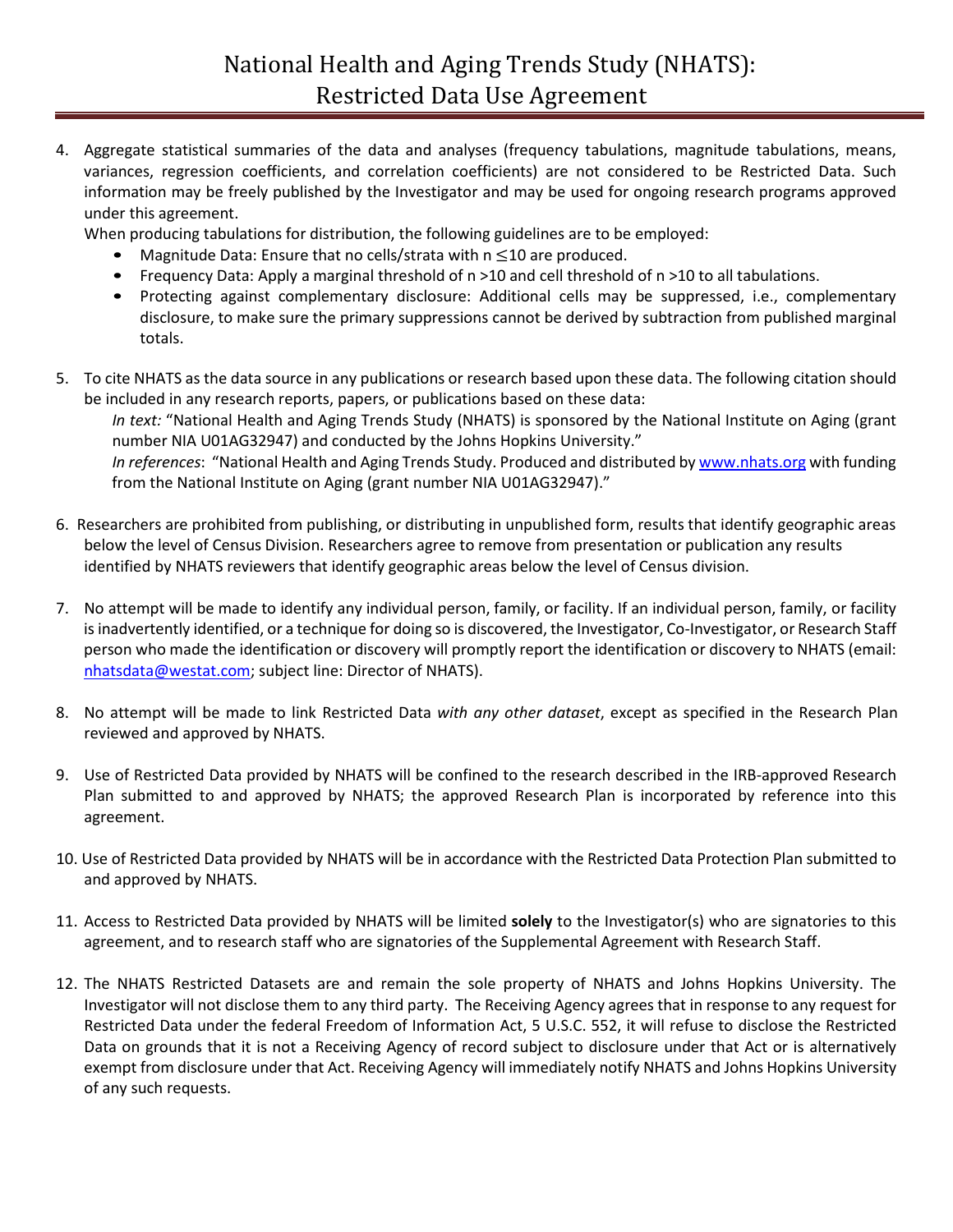### 13. The Investigator(s) will provide:

- a. Project title, Investigator(s), and current contact information
- b. Detail of changes or modifications in the research and/or data protection plans
- c. To provide citations for any publications (and PMCIDs) from these data to NHATS [\(nhatsdata@westat.com;](mailto:nhatsdata@westat.com) subject line: NHATS citations) upon request.
- d. Proof of current IRB approval for projects using restricted data. Note that only Full or Expedited IRB reviews are acceptable. Projects using restricted data do not qualify for IRB Exemption as secondary data analysis.
- e. Updated list of authorized users under this agreement. A new Supplemental Agreement with Research Staff must be completed and signed for each new user. List should include access termination dates for those no longer requiring access to the restricted data.
- f. A description of the location(s) of the restricted data users including street address, building number and office number(s).
- 14. The Receiving Agency represents that it has policies and procedures on scientific integrity and misconduct in place. The Receiving Agency recognizes that certain violations of this agreement might constitute actions covered by such policies and procedures. If the NHATS notifies the Receiving Organization's office responsible for scientific misconduct that a violation of this agreement has occurred and alleges that the violation constitutes scientific misconduct, the Receiving Organization will handle the allegation according to its policies and procedures applicable to scientific integrity and misconduct.
- 15. The Receiving Agency agrees to allow NHATS to conduct unannounced and unscheduled inspections of the restricted data site(s) to assess compliance with the terms of this Agreement.
- 16. The Representative of the Receiving Agency is a person authorized to enter into contractual agreements on behalf of the Receiving Agency.
- 17. If NHATS determines that this Agreement has been violated, NHATS may:
	- a. prohibit any of the signatories of this Agreement, and of any Supplemental Agreements with Research Staff, from obtaining access to any NHATS Restricted Data.
	- b. report the violation(s) to the Receiving Agency's office responsible for Code of Conduct on the safeguard of confidential information, and request that sanctions be imposed on the person(s) responsible for the violations.
	- c. report (directly or through the National Institute on Aging) the violation(s) to funding agencies with a recommendation that current funding be terminated, and future funding denied, to the Investigator(s), the Research Staff, and any other person implicated in the violation(s).
	- d. utilize such other remedies as may be available to it under law.
- 18. To the extent permitted by law, to hold harmless and indemnify NHATS and the Johns Hopkins University, its agents and employees, for any claims of breaches of confidentiality arising out of his/her research, defined as failure to abide by any section of this agreement or any accidental or intentional violation of privacy of any contributor to any NHATS data resource.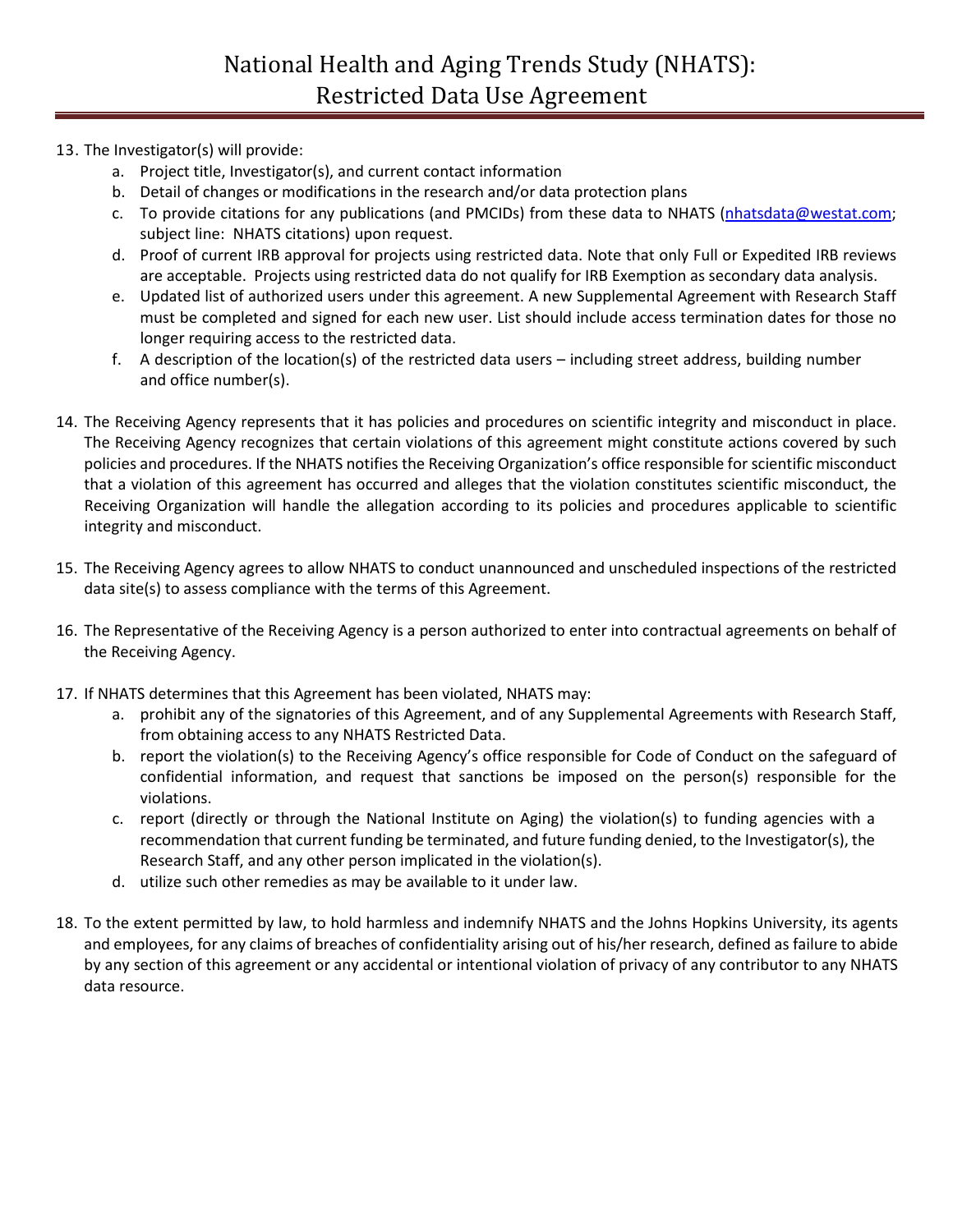# National Health and Aging Trends Study (NHATS): Restricted Data Use Agreement

| Investigator            | Co-Investigator         |
|-------------------------|-------------------------|
| Signature/Date          | Signature/Date          |
| <b>Typed Name</b>       | <b>Typed Name</b>       |
| Title                   | Title                   |
| Institution             | Institution             |
| <b>Building Address</b> | <b>Building Address</b> |
| <b>Street Address</b>   | <b>Street Address</b>   |
| City, State, Zip        | City, State, Zip        |
| Phone                   | Phone                   |
| Fax                     | Fax                     |
| Email                   | Email                   |
| <b>NHATS User Name</b>  | <b>NHATS User Name</b>  |

NOTE: NHATS user names may be obtained by registering at [https://www.nhats.org/user/register.](https://www.nhats.org/user/register) For additional coinvestigators, reproduce this page. The requesting investigator should sign with each coinvestigator.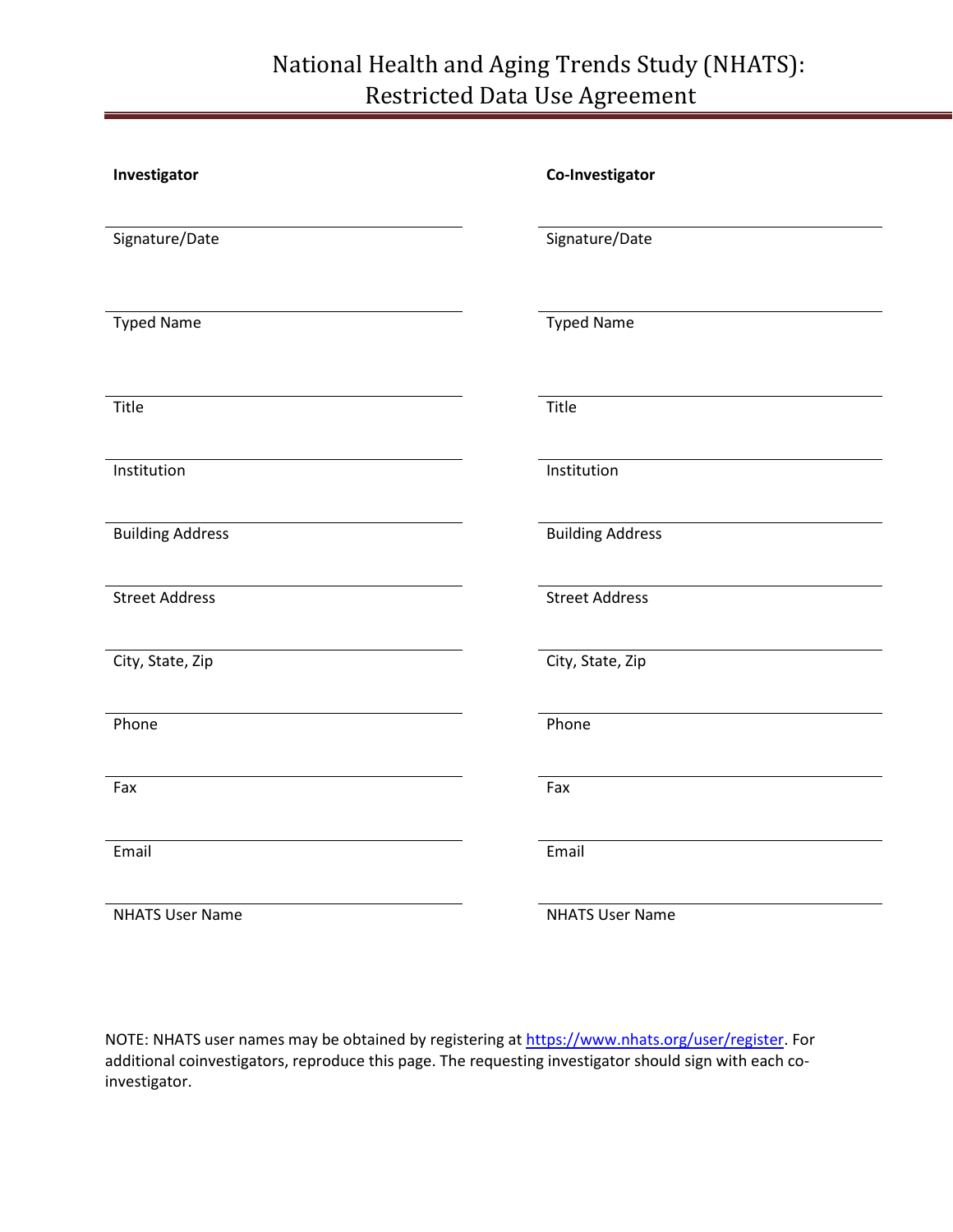# National Health and Aging Trends Study (NHATS): Restricted Data Use Agreement

RECEIVING AGENCY REPRESENTATIVE

| Signature/Date                                                                                                                                                                                 |
|------------------------------------------------------------------------------------------------------------------------------------------------------------------------------------------------|
| <b>Typed Name</b>                                                                                                                                                                              |
| Title                                                                                                                                                                                          |
| Institution                                                                                                                                                                                    |
| <b>Building Address</b>                                                                                                                                                                        |
| <b>Street Address</b>                                                                                                                                                                          |
| <b>Street Address</b>                                                                                                                                                                          |
| City, State, Zip                                                                                                                                                                               |
| Phone                                                                                                                                                                                          |
| Fax                                                                                                                                                                                            |
| Email                                                                                                                                                                                          |
| <b>NHATS REPRESENTATIVE</b>                                                                                                                                                                    |
| Signature<br>Date                                                                                                                                                                              |
| Jennifer Schrack, PhD, Principal Investigator<br>National Health and Aging Trends Study<br>Johns Hopkins Bloomberg School of Public Health<br>615 N. Wolfe Street E7144<br>Baltimore, MD 21205 |
| Phone:<br>410-502-9328<br>Email:<br>jschrac1@jhu.edu                                                                                                                                           |
| JOHNS HOPKINS UNIVERSITY REPRESENTATIVE                                                                                                                                                        |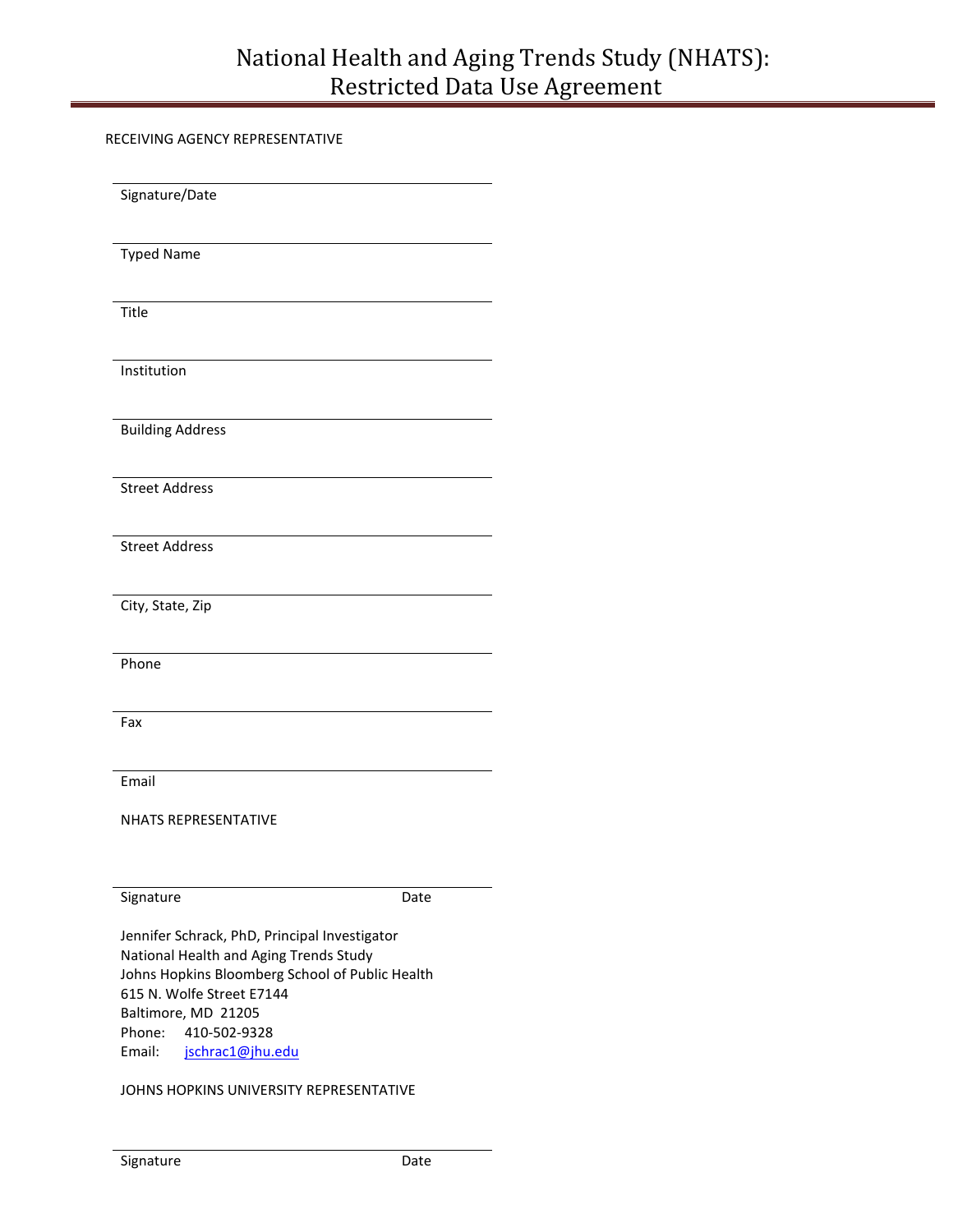The undersigned Research Staff, in consideration of their use of Restricted Data from the National Health and Aging Trends Study, agree:

- A. That they have read the associated National Health and Aging Trends Study (NHATS) Restricted Data Use Agreement.
- B. That they are "Research Staff" within the meaning of the NHATS Restricted Data Use Agreement.
- C. To comply fully with the terms of the Agreement.

The Investigator named in the NHATS Restricted Data Agreement agrees that the persons designated herein are Research Staff within the meaning of the associated NHATS Restricted Data Use Agreement.

Investigator agrees to ensure that each Research Staff person signs this Supplemental Agreement.

#### *Research Staff*

| <b>NAME TYPED OR PRINTED</b>        | <b>SIGNATURE</b> | <b>DATE</b>            |
|-------------------------------------|------------------|------------------------|
|                                     |                  |                        |
| <b>JOB TITLE &amp; INSTITUTION</b>  |                  | <b>NHATS User Name</b> |
|                                     |                  |                        |
| NAME TYPED OR PRINTED               | <b>SIGNATURE</b> | <b>DATE</b>            |
|                                     |                  |                        |
| <b>JOB TITLE &amp; INSTITUTION</b>  |                  | <b>NHATS User Name</b> |
| <b>NAME TYPED OR PRINTED</b>        | <b>SIGNATURE</b> | <b>DATE</b>            |
|                                     |                  |                        |
| <b>JOB TITLE &amp; INSTITUTION</b>  |                  | <b>NHATS User Name</b> |
|                                     |                  |                        |
| <b>Restricted Data Investigator</b> |                  |                        |
|                                     |                  |                        |
| <b>NAME TYPED OR PRINTED</b>        | <b>SIGNATURE</b> | <b>DATE</b>            |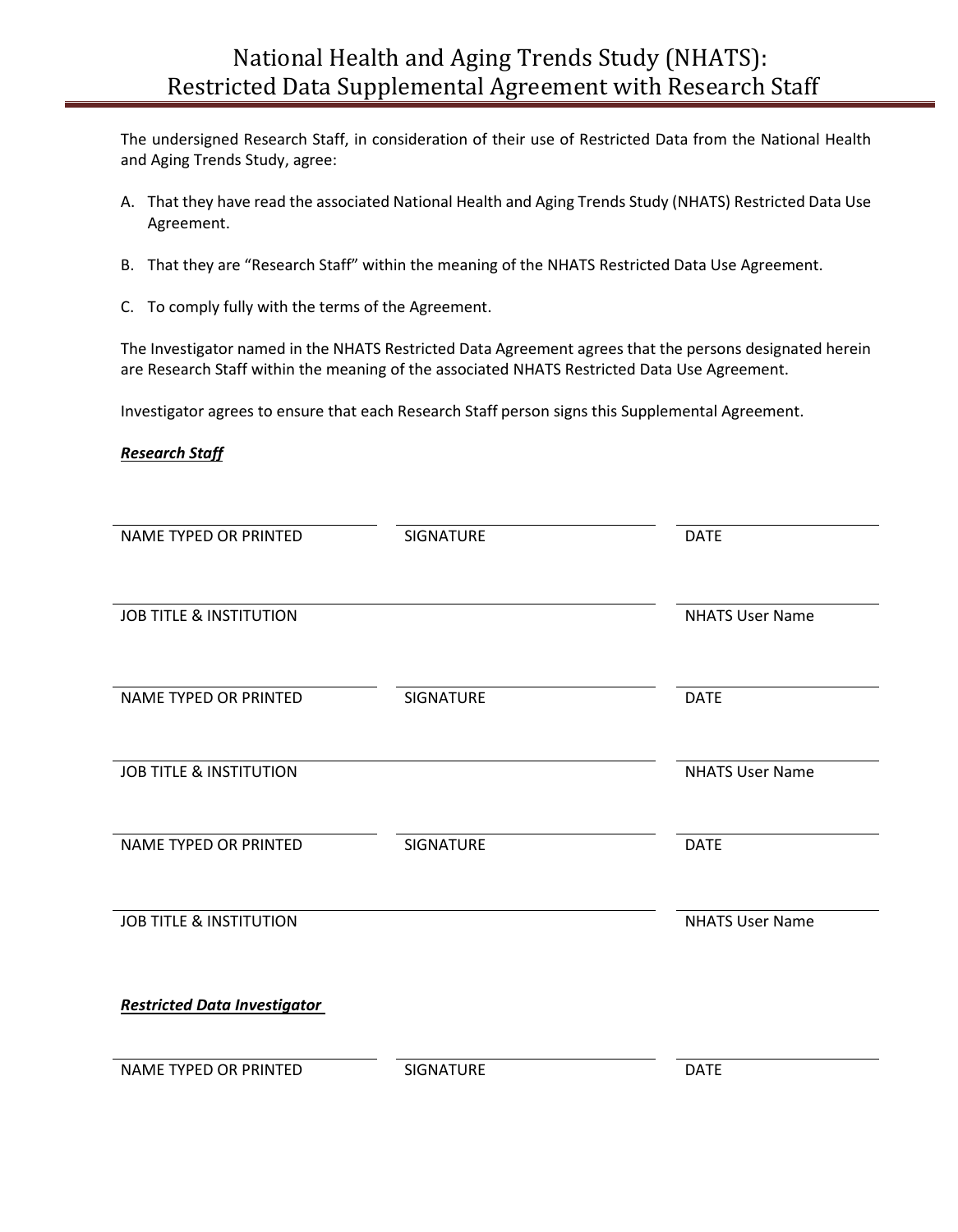# National Health and Aging Trends Study (NHATS): Restricted Data Use Agreement Extension Request

| between the Johns Hopkins University on behalf of the National Health and Aging Trends Study (NHATS) and |                                                               |
|----------------------------------------------------------------------------------------------------------|---------------------------------------------------------------|
|                                                                                                          |                                                               |
|                                                                                                          | (Investigator) is the researcher responsible for the projects |
| using the NHATS restricted use files.                                                                    |                                                               |
| Investigator                                                                                             | Co-Investigator                                               |
| Signature/Date                                                                                           | Signature/Date                                                |
| <b>Typed Name</b>                                                                                        | <b>Typed Name</b>                                             |
| Title                                                                                                    | Title                                                         |
| Institution                                                                                              | Institution                                                   |
| <b>Building Address</b>                                                                                  | <b>Building Address</b>                                       |
| <b>Street Address</b>                                                                                    | <b>Street Address</b>                                         |
| City, State, Zip                                                                                         | City, State, Zip                                              |
| Phone                                                                                                    | Phone                                                         |
| Fax                                                                                                      | Fax                                                           |
| Email                                                                                                    | Email                                                         |
| <b>NHATS User Name</b>                                                                                   | <b>NHATS User Name</b>                                        |

NOTE: NHATS User names may be obtained by registering at [https://www.nhats.org/user/register.](https://www.nhats.org/user/register) For additional coinvestigators, reproduce this page. The requesting investigator should sign with each coinvestigator.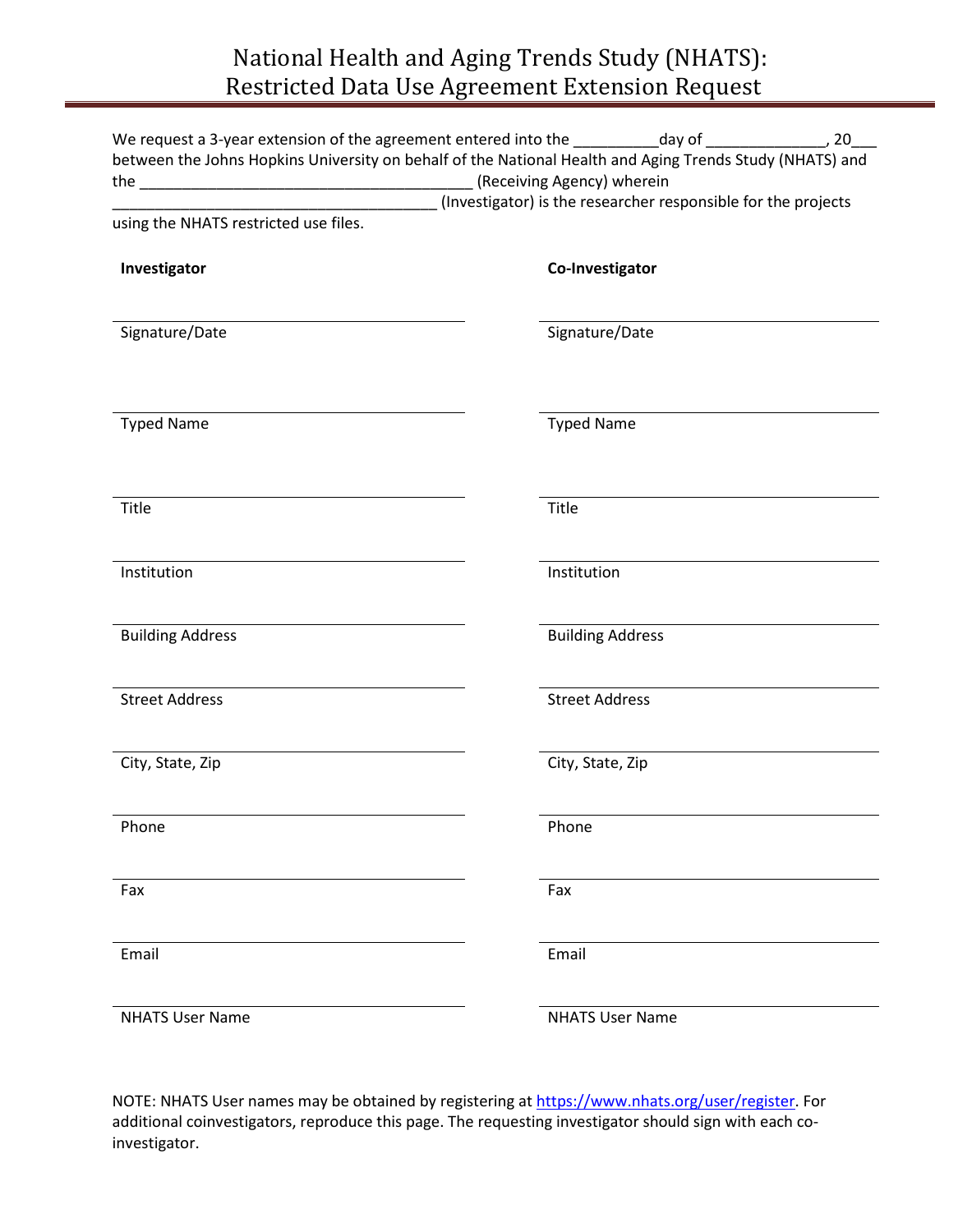RECEIVING AGENCY REPRESENTATIVE

Signature/Date Typed Name Title Institution Building Address Street Address Street Address City, State, Zip Phone Fax Email NHATS REPRESENTATIVE Signature Date Jennifer Schrack, PhD, Principal Investigator National Health and Aging Trends Study Johns Hopkins University School of Public Health 615 N. Wolfe Street E7144 Baltimore, MD 21205 Phone: 410-502-9328 Email: [jschrac1@jhu.edu](mailto:jschrac1@jhu.edu) JOHNS HOPKINS UNIVERSITY REPRESENTATIVE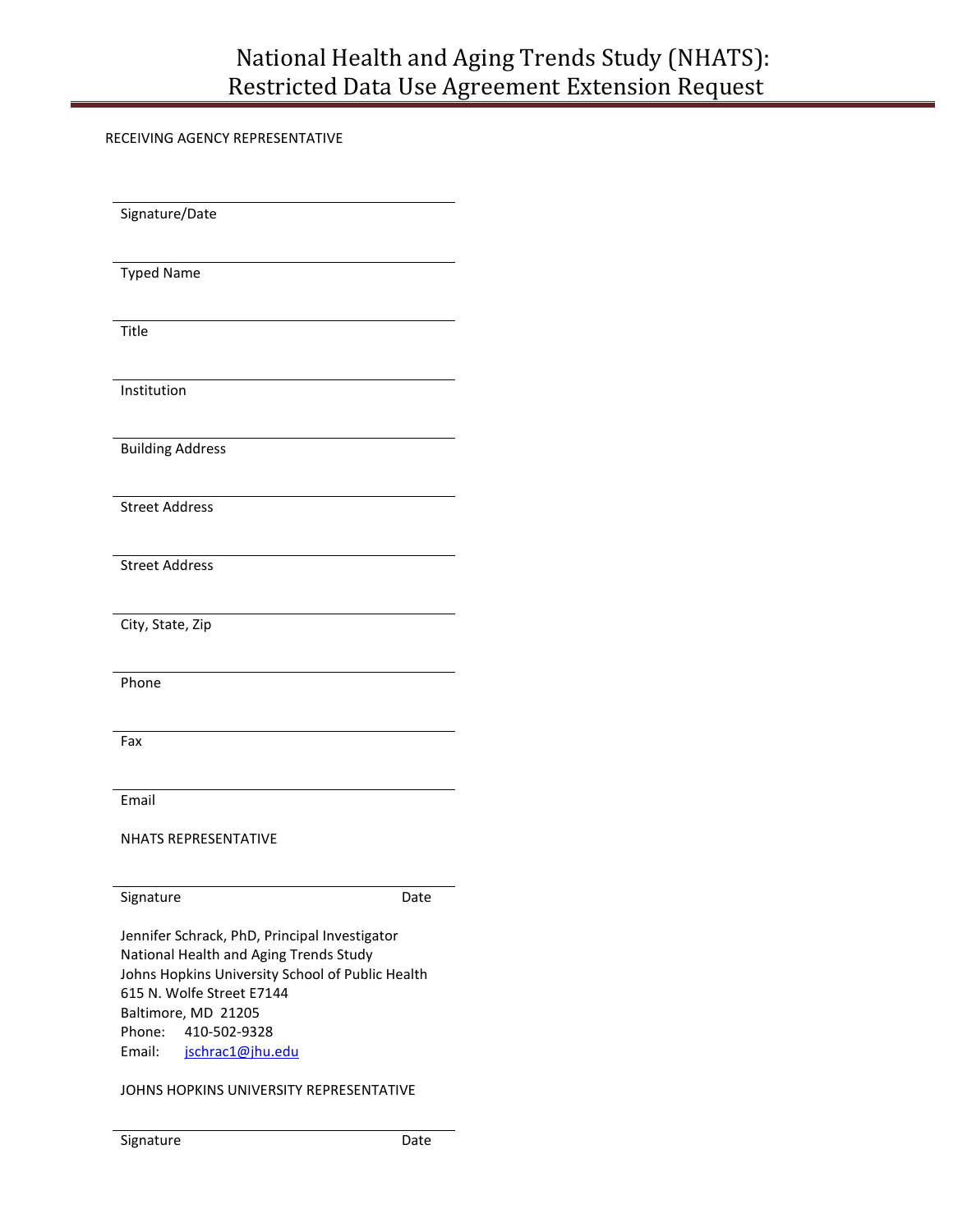# National Health and Aging Trends Study (NHATS): Data Protection Plan

## **Complete ONE Form for EACH User and EACH User Location**

| Work Location: From where will you log in? CHOOSE ONE:                                                                                                                                                                         | Address (*Office address should include office #, building name, street address, city, state, and zip) | $\Box$ Home   | $\Box$ Office*                                                                                                                                                                                        |
|--------------------------------------------------------------------------------------------------------------------------------------------------------------------------------------------------------------------------------|--------------------------------------------------------------------------------------------------------|---------------|-------------------------------------------------------------------------------------------------------------------------------------------------------------------------------------------------------|
| <b>Workstation Specifications:</b><br>Make/model:<br>$\Box$ Desktop                                                                                                                                                            | $\Box$ Laptop                                                                                          |               |                                                                                                                                                                                                       |
| Operating System (Please note version #):<br>$\square$ Mac                                                                                                                                                                     | Windows Version: ______<br>Version: ________                                                           |               |                                                                                                                                                                                                       |
| Workstation Login Access: Who can log into your workstation?<br>Yourself:                                                                                                                                                      |                                                                                                        |               |                                                                                                                                                                                                       |
| What information is required at login on your computer?<br>User name: $\Box$ Yes $\Box$ No Password: $\Box$ Yes $\Box$ No                                                                                                      |                                                                                                        |               |                                                                                                                                                                                                       |
| viewing (check windows and doors):<br>□ Windows Defender                                                                                                                                                                       | $\Box$ Symantec                                                                                        | $\Box$ McAfee | Workstation Monitor Position: Describe how yourworkstation is positioned to prevent unauthorized<br>Workstation Antivirus: Describe brand and version of antivirus software installed on workstation: |
| $\Box$ Sophos                                                                                                                                                                                                                  | $\Box$ Norton                                                                                          |               | Version: Version:                                                                                                                                                                                     |
| Other(specify brand/version: example and all other states and all other states and all other states are all other states and all other states are all other states and all other states are all other states and all other sta |                                                                                                        |               |                                                                                                                                                                                                       |
| <b>Investigator Name</b>                                                                                                                                                                                                       |                                                                                                        |               |                                                                                                                                                                                                       |
| <b>User Name</b>                                                                                                                                                                                                               | <b>NHATS User Name</b>                                                                                 |               | <b>User Institution</b>                                                                                                                                                                               |
| <b>User Signature</b>                                                                                                                                                                                                          | Date                                                                                                   |               | User Email                                                                                                                                                                                            |
| Provide signature of an IT Representative familiar with the workstation described.<br>*Required unless it is a personally owned machine used in a home office                                                                  |                                                                                                        |               |                                                                                                                                                                                                       |
| IT Department Contact Name                                                                                                                                                                                                     | <b>IT Contact Title</b>                                                                                |               | <b>IT Contact Telephone</b>                                                                                                                                                                           |
| IT Contact Signature                                                                                                                                                                                                           | Date                                                                                                   |               | IT Contact Email                                                                                                                                                                                      |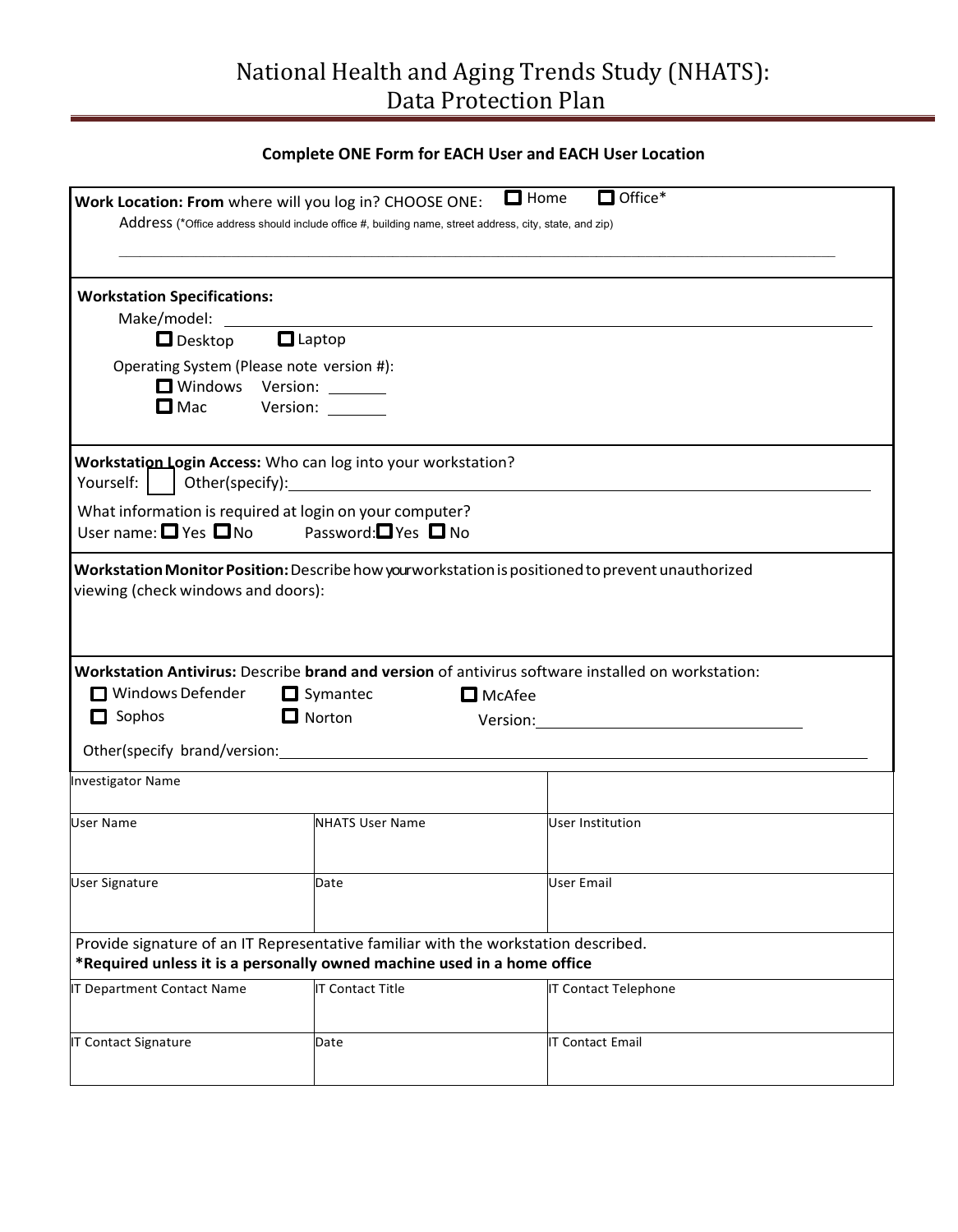<span id="page-24-0"></span>**IX. Memo to IRB/Human Subjects Review Committees**